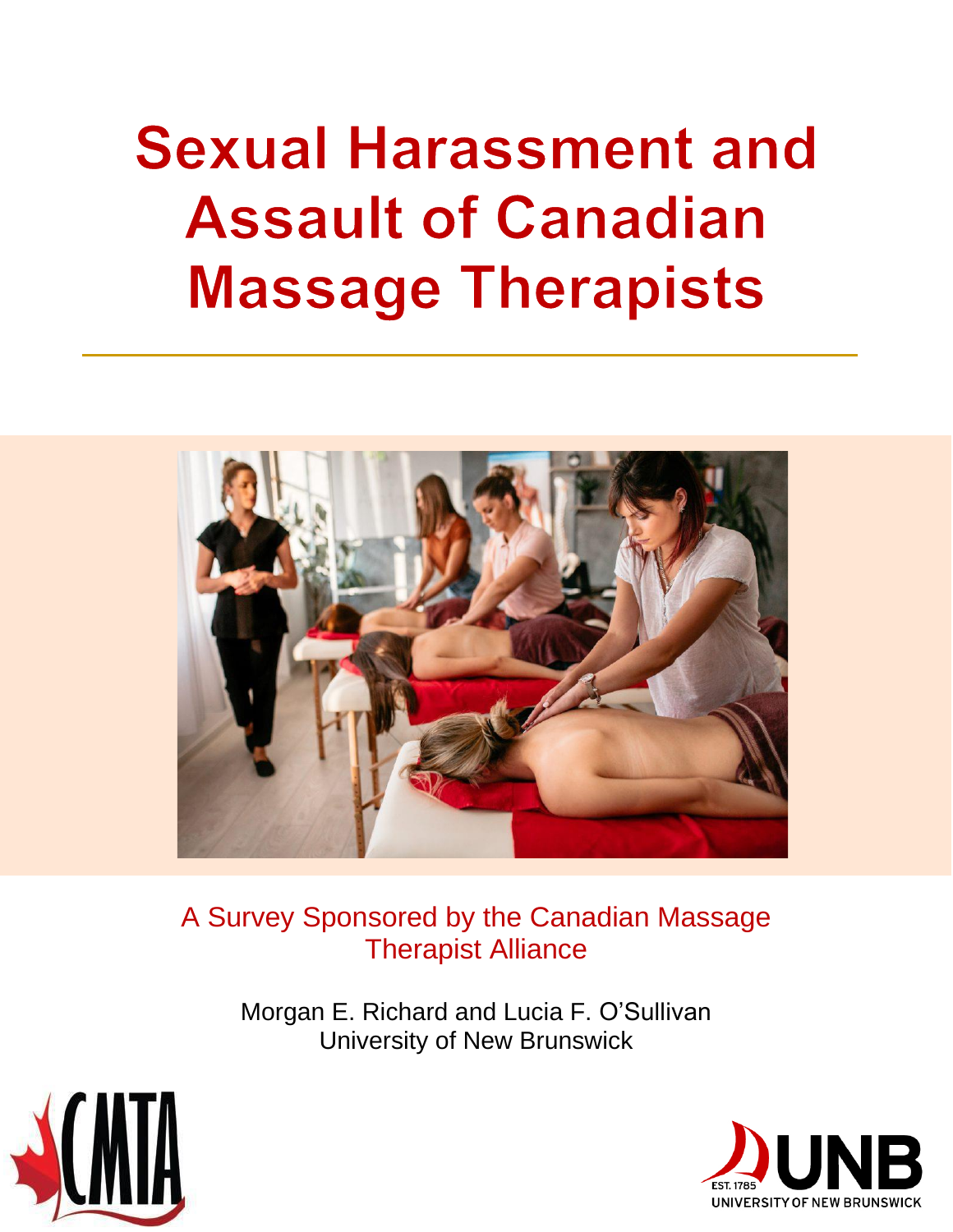## **Investigators**

#### **Canadian Massage Therapist Alliance**

**Morgan E. Richard, BA, BSc** PhD Graduate Student Department of Psychology University of New Brunswick

**Lucia F. O'Sullivan, Ph.D.** Professor Department of Psychology University of New Brunswick

**Report prepared by:**

**Morgan E. Richard, BA, BSc** PhD Graduate Student Department of Psychology University of New Brunswick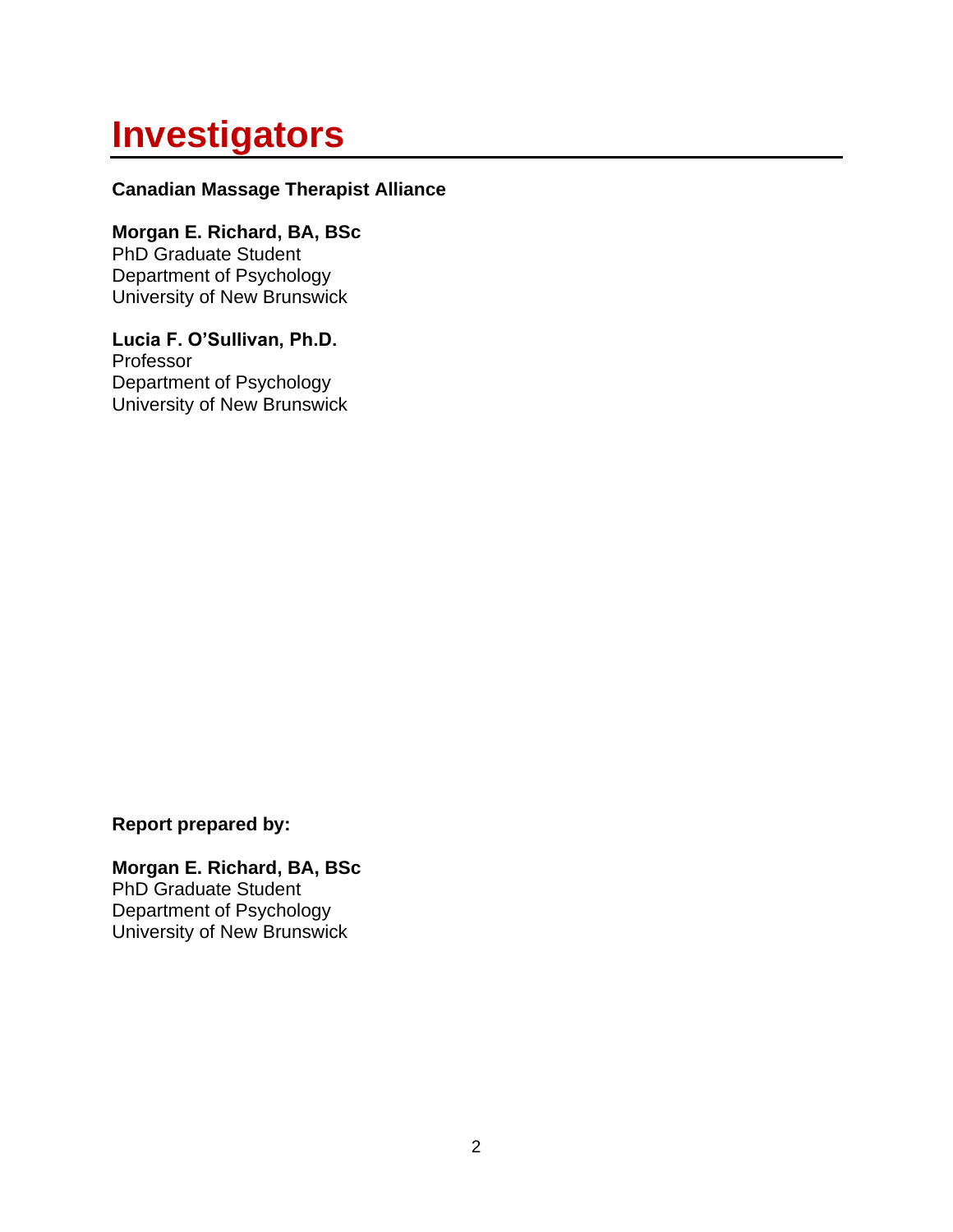## **Introduction**

In collaboration with the Canadian Massage Therapist Alliance, the National Survey of Sexual Harassment and Assault of Canadian Massage Therapists by Clients was undertaken in 2021- 2022. This study addresses the need to better understand the rates and nature of Canadian massage therapists' experiences of sexual harassment and assault in the workplace.

All active and student members of massage therapy associations across Canada were invited to participate on three separate occasions via email listservs.

This report captures the findings from surveys of 538 of those massage therapists about their experiences pertaining to sexual harassment and assault by clients.

#### **Aim and Objectives:**

The primary aim of the study was to assess massage therapists' experiences of sexual harassment and assault in the course of their work.

The objectives were to:

- **1.** Assess rates of sexual harassment and assault by clients during provision of services among Canadian massage therapists;
- **2.** Determine the extent to which Canadian massage therapists experience concerns or fear regarding the possibility of being subjected to some form of sexual harassment or assault by a client;
- **3.** Characterize client behaviour and responses in these contexts;
- **4.** Generate estimates of the extent to which incidents were reported or disclosed to others, as well as perceived safeguards and risk factors for sexual harassment and assault; and,
- **5.** Understand in greater detail the responses and practices Canadian massage therapists have had regarding these experiences of sexual harassment and assault and, in particular, the personal and professional consequences of these events.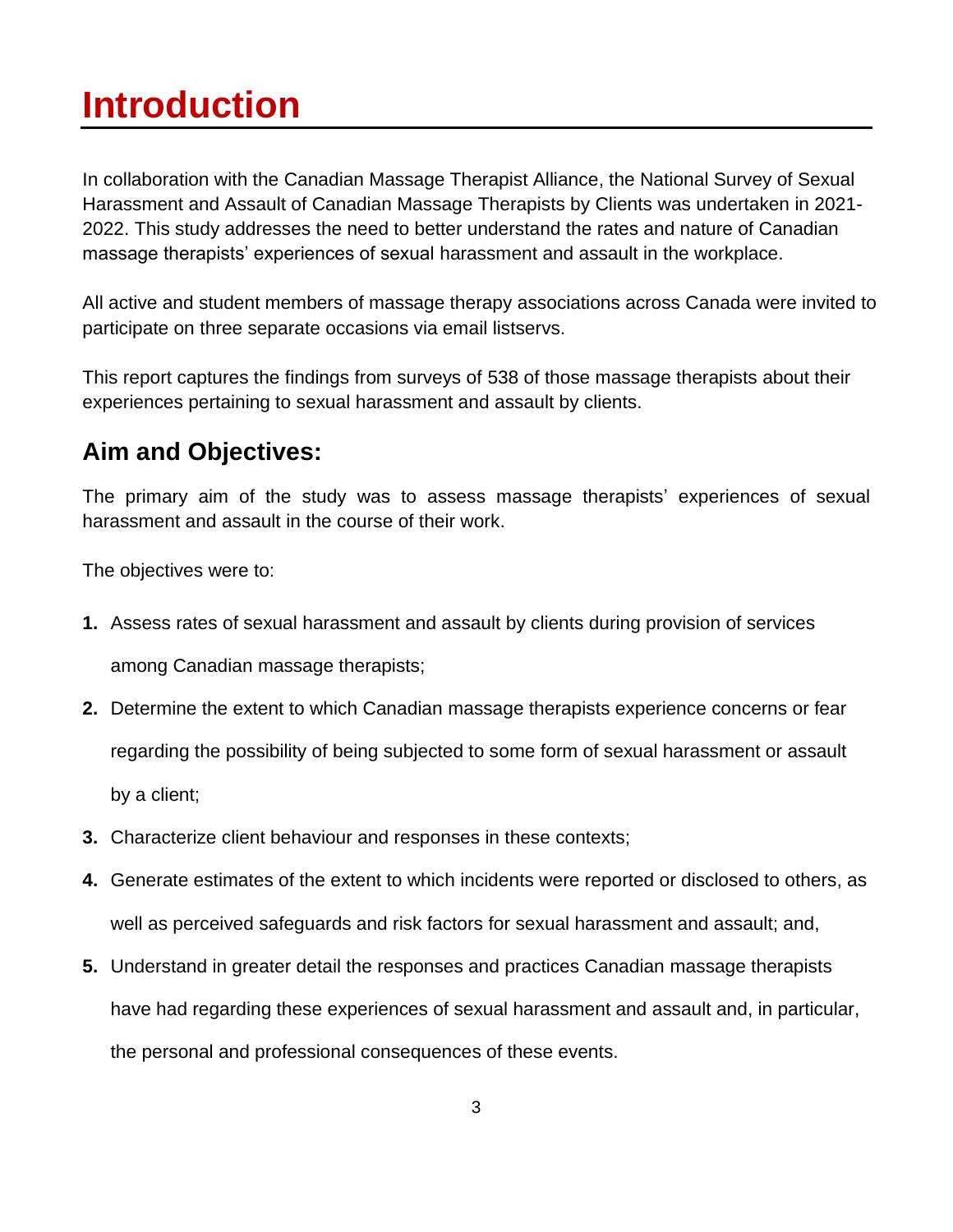In line with research and discourse on this topic, the term "*sexual harassment*' can involve:

(a) Unwanted verbal behaviours - such as someone making sexual comments about your body, someone making unwelcome sexual advances, propositions, or suggestions to you; or someone telling you sexually offensive jokes or kidding about your sex or gender-specific traits.

(b) Unwanted nonverbal behaviours - such as sending you sexual emails, messages, texts, or pictures; posting sexual comments about you on blogs or social media; showing you sexually offensive pictures or objects; leering at you or making lewd gestures towards you; or touching oneself sexually in front of you.

(c) Unwanted physical contact - such as someone briefly groping you, rubbing sexually against you, pinching you, or engaging in any other brief inappropriate or unwelcome touching of your body.

The term "*sexual assault*' can involve:

(a) Verbal assault - unwanted sexually explicit comments or requests.

(b) Physical assault - unwanted physical contact of a sexual nature in which you were unwilling to or did not give consent to engage in.

(c) Online assault - unwanted sexually explicit comments or requests, unwanted sexually explicit images.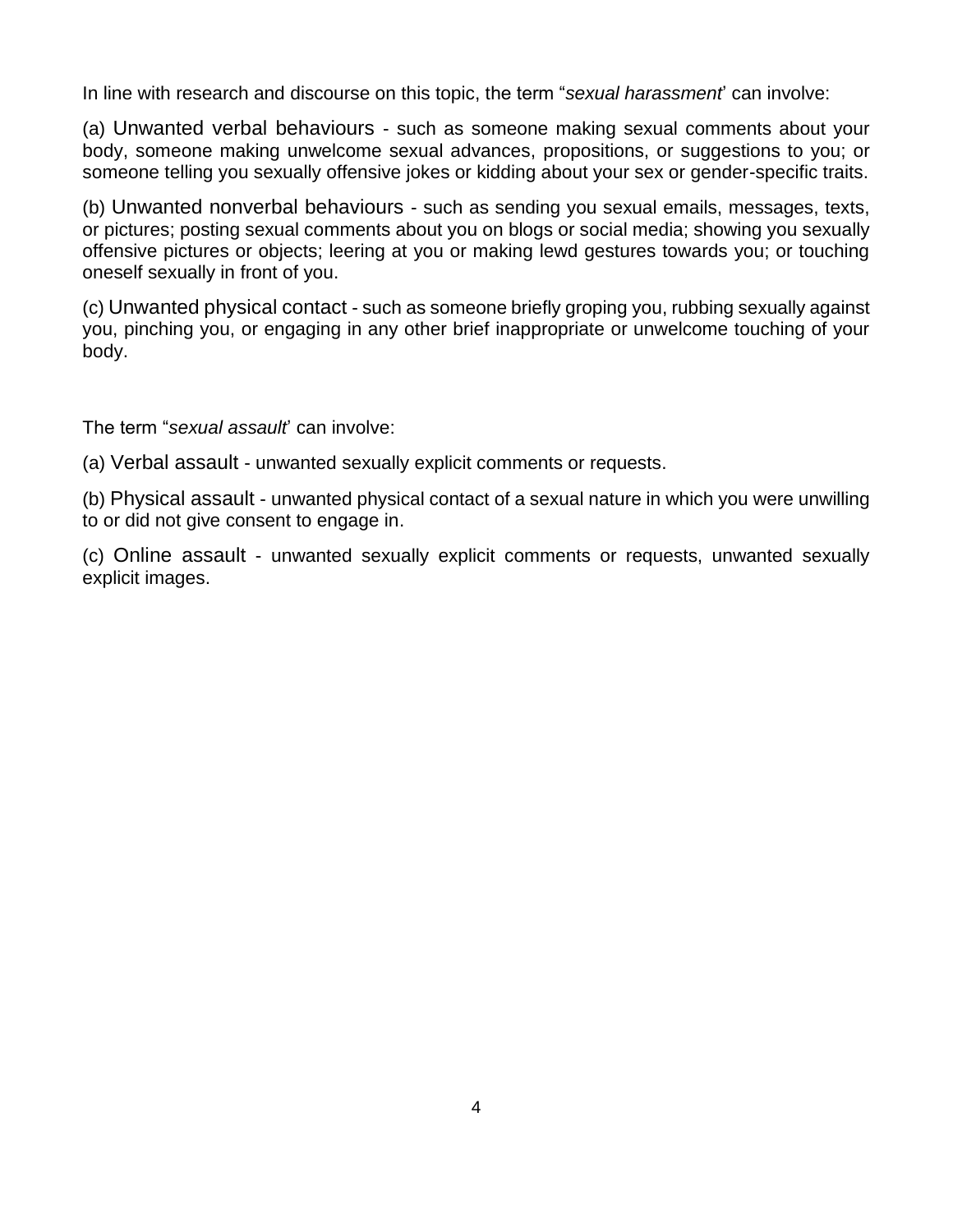## Ethics Approval

Ethics approval for the collection and analysis of survey data for this study was obtained first from the Ethics Review Committee in the Department of Psychology, then from the Research Ethics Board (REB) for the University of New Brunswick-Fredericton.

Massage therapists were informed that participation was strictly voluntary, and that the findings would be summarized generally. All materials were kept strictly confidential. No identifying information was attached to individuals' survey data.

National sexual assault survivor and workplace harassment resources were provided for those members who may have experienced some distress as a result of completing the survey. In addition, contact information of the researchers was provided to the massage therapists for any questions or concerns they might have.

## Sampling

Active and student members of massage therapy were recruited via email by a letter of invitation issued from the Massage Therapist Association of Alberta, the Registered Massage Therapist Association of Ontario, the Registered Massage Therapists' of British Columbia, the Massage Therapists Association of Nova Scotia, the Massage Therapist Association of Saskatchewan Inc., the Prince Edward Island Massage Therapy Association, the Massage Therapy Association of Manitoba Inc., the Newfoundland and Labrador Massage Therapists' Association, the Association of New Brunswick Massage Therapists, and the Northwest Territories Massage Therapists Association email listservs.

Massage therapists were sent a letter via email with the official request to complete the survey. Between the dates of February 16, 2022 through April 30, 2022, there were three reminders sent to all massage therapists to complete the survey.

## Procedure

All data were collected between February 16, 2022 and April 30, 2022. Data were collected using an online platform (Qualtrics®). The study URL did not indicate the nature of the study should someone review the participants' browsing history.

Surveys were returned via Qualtrics® and no identifying information was collected. During the course of data collection, all private information, such as email addresses, were only accessible to the researchers.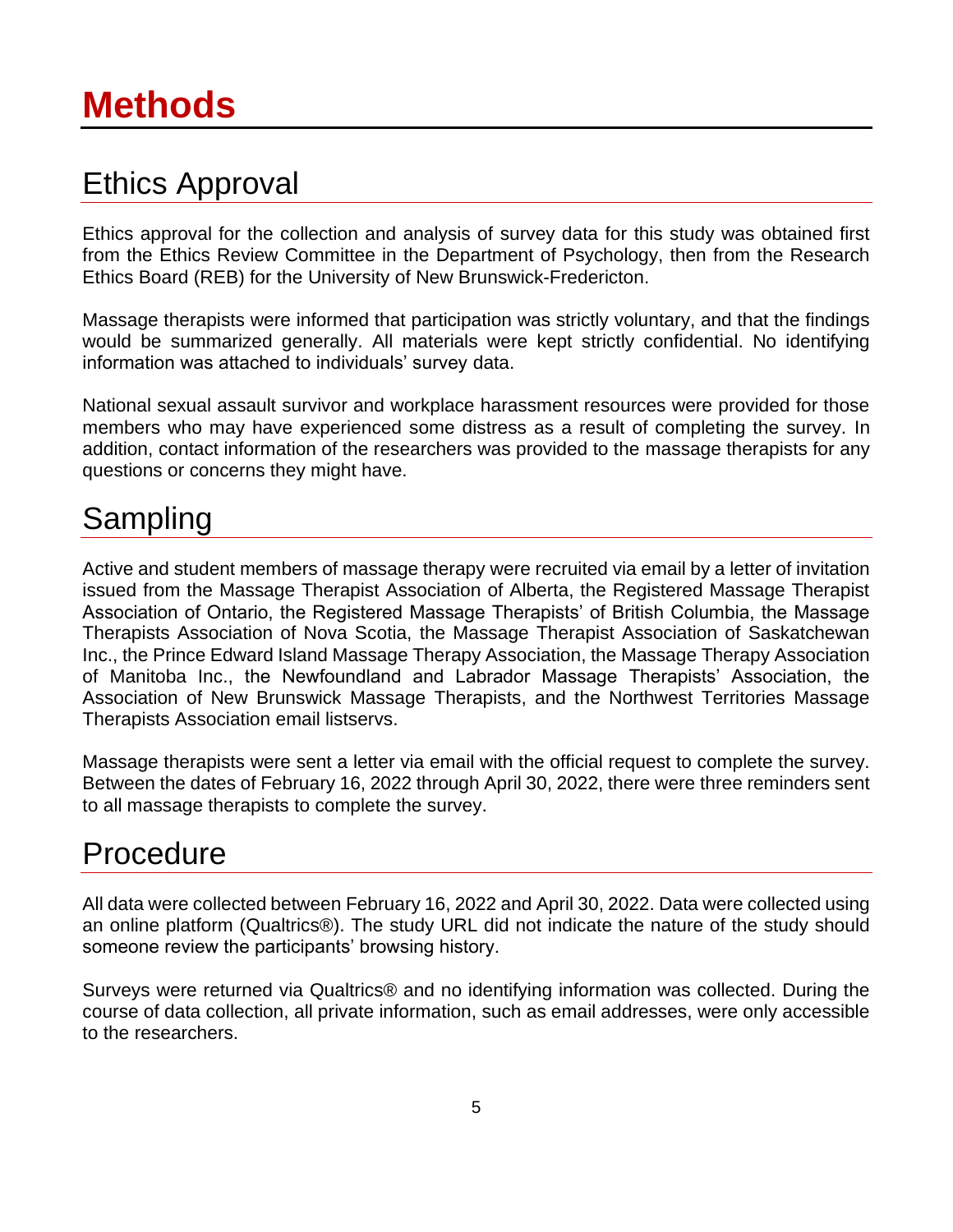The survey was designed after consultation with the executive committee of the Canadian Massage Therapist Alliance. The survey form is available upon request from Morgan Richard, University of New Brunswick [\(morgan.richard@unb.ca\)](mailto:morgan.richard@unb.ca).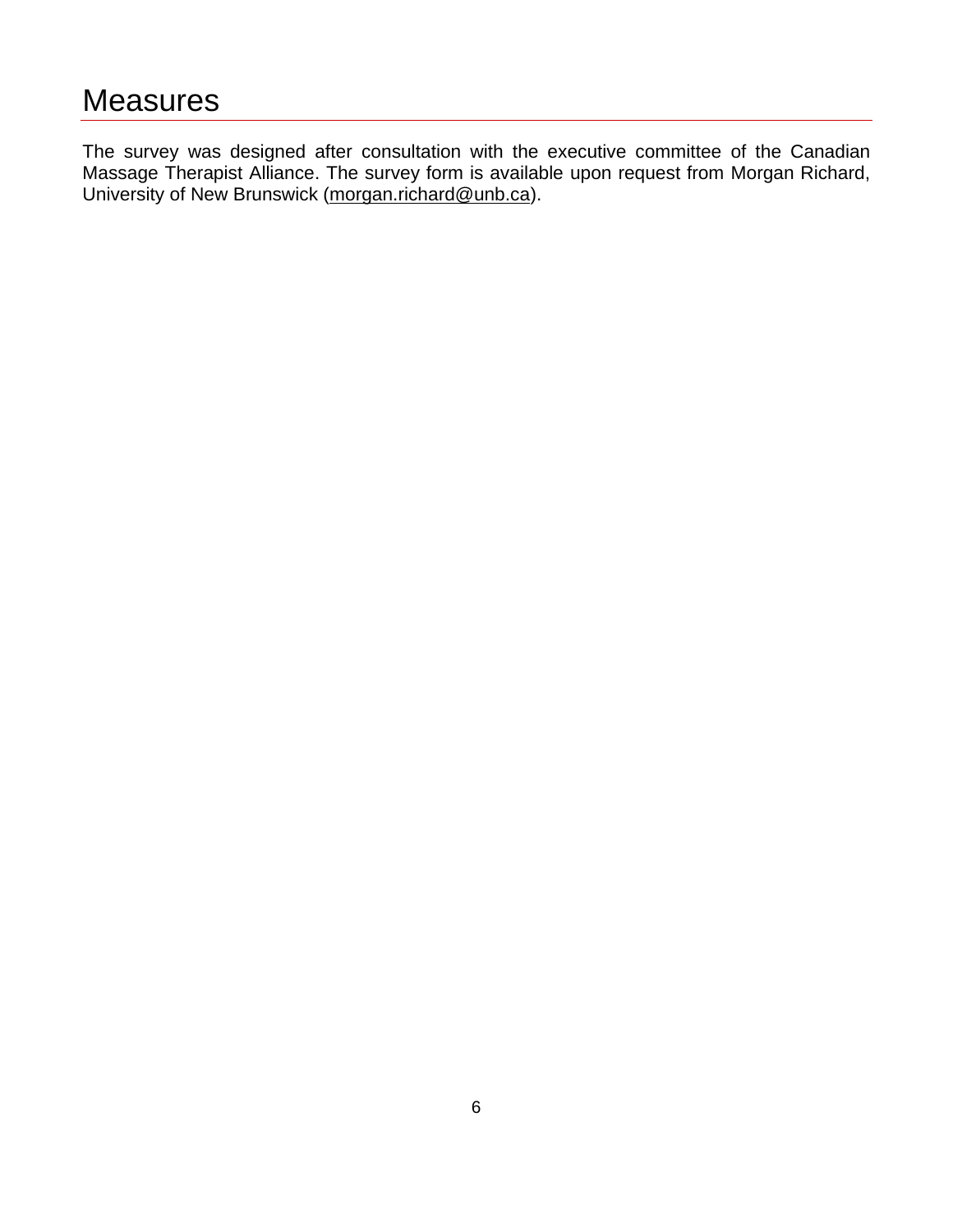## **Therapists' Demographics**

#### **Massage Therapists' Gender**

The majority of respondents identified as women ( $n = 479$ ; 89%) or else men ( $n = 49$ ; 9.1%), non-binary (*n* = 5; 0.9%), transgender (*n* = 2; 0.9%), agender (*n* = 1; 0.2%), or gender diverse (*n*  $= 1$ ; 0.2%). This gender distribution is characteristic of the field.

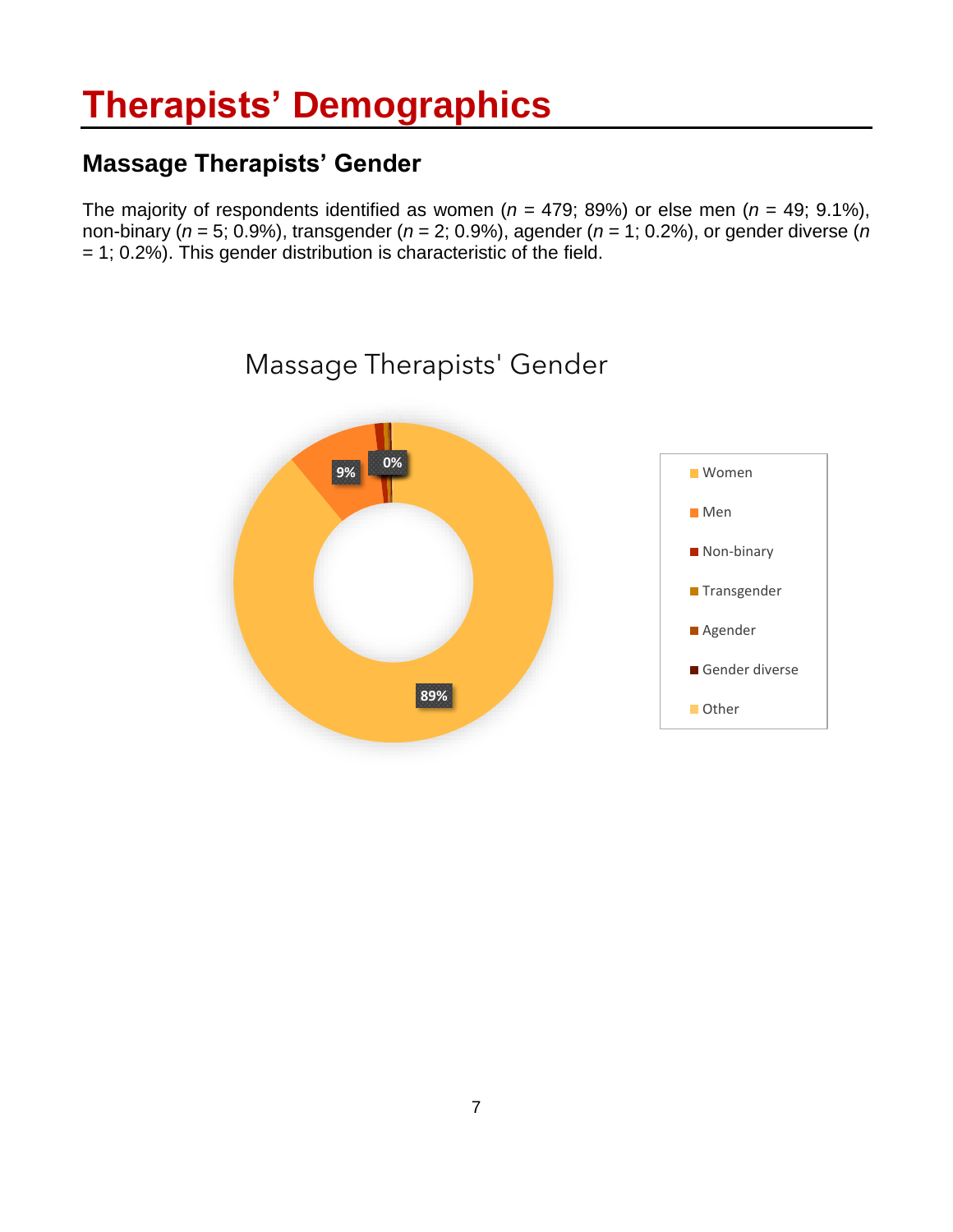#### **Therapists' Age**

Most respondents were 20-40 years old, although a broad range of ages were represented spanning from 20 to 79 years old. These data are skewed toward younger ages, which again is representative of the field.

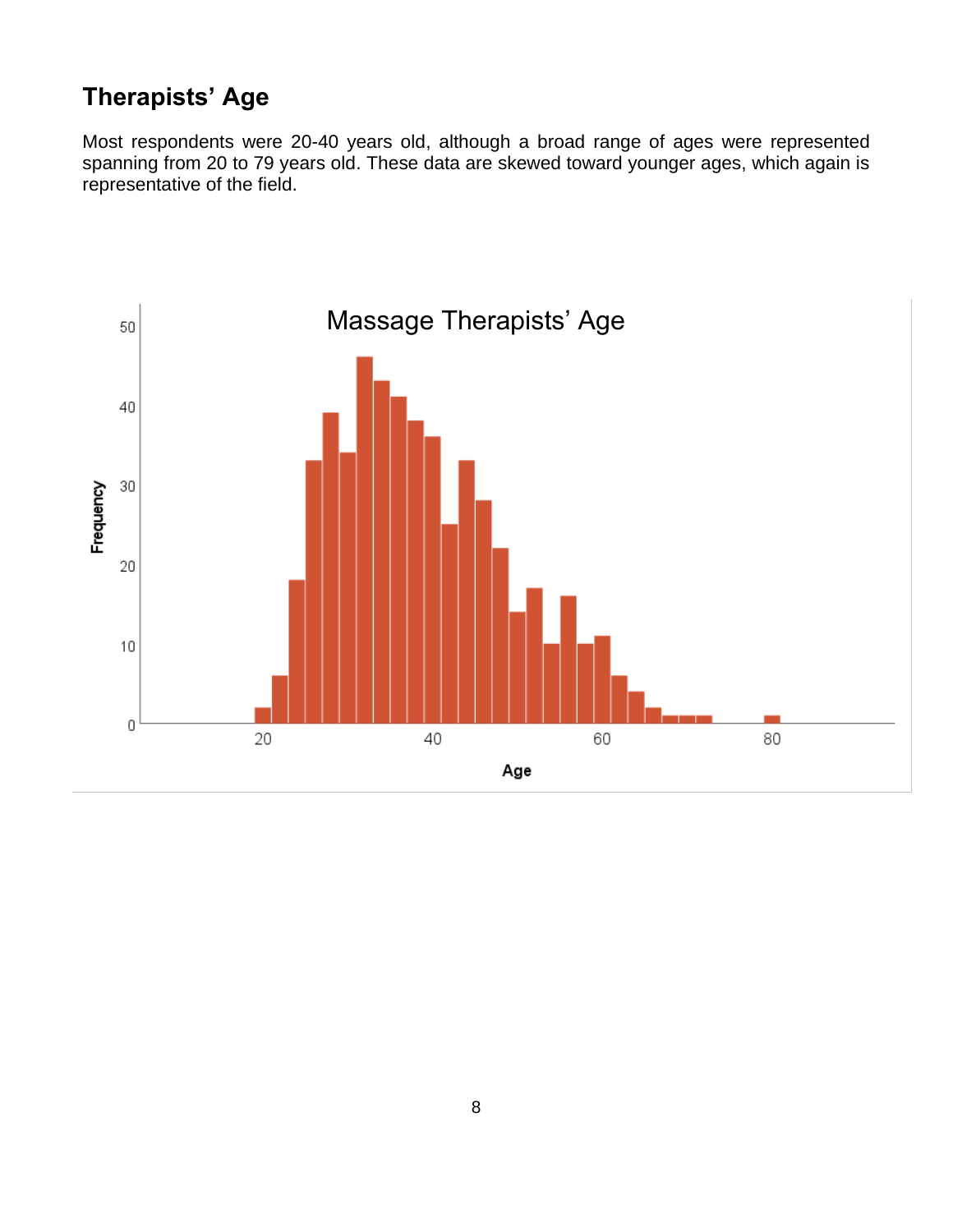#### **Practice Location**

Most respondents reported that their practice was located in the city (64.1%) as compared to a town (24.5%) or in a rural setting (11.3%).



#### **Years in Practice**

A wide range of practice histories were represented, with approximately half of the respondents having been in practice for 10 years or less.

| <b>YEARS IN PRACTICE</b> |         |  |
|--------------------------|---------|--|
| $1 - 5$                  | 31.2%   |  |
| $6 - 10$                 | 22.8%   |  |
| $11 - 15$                | 14.8%   |  |
| $16+$                    | 28.6%   |  |
| <b>Students</b>          | $2.4\%$ |  |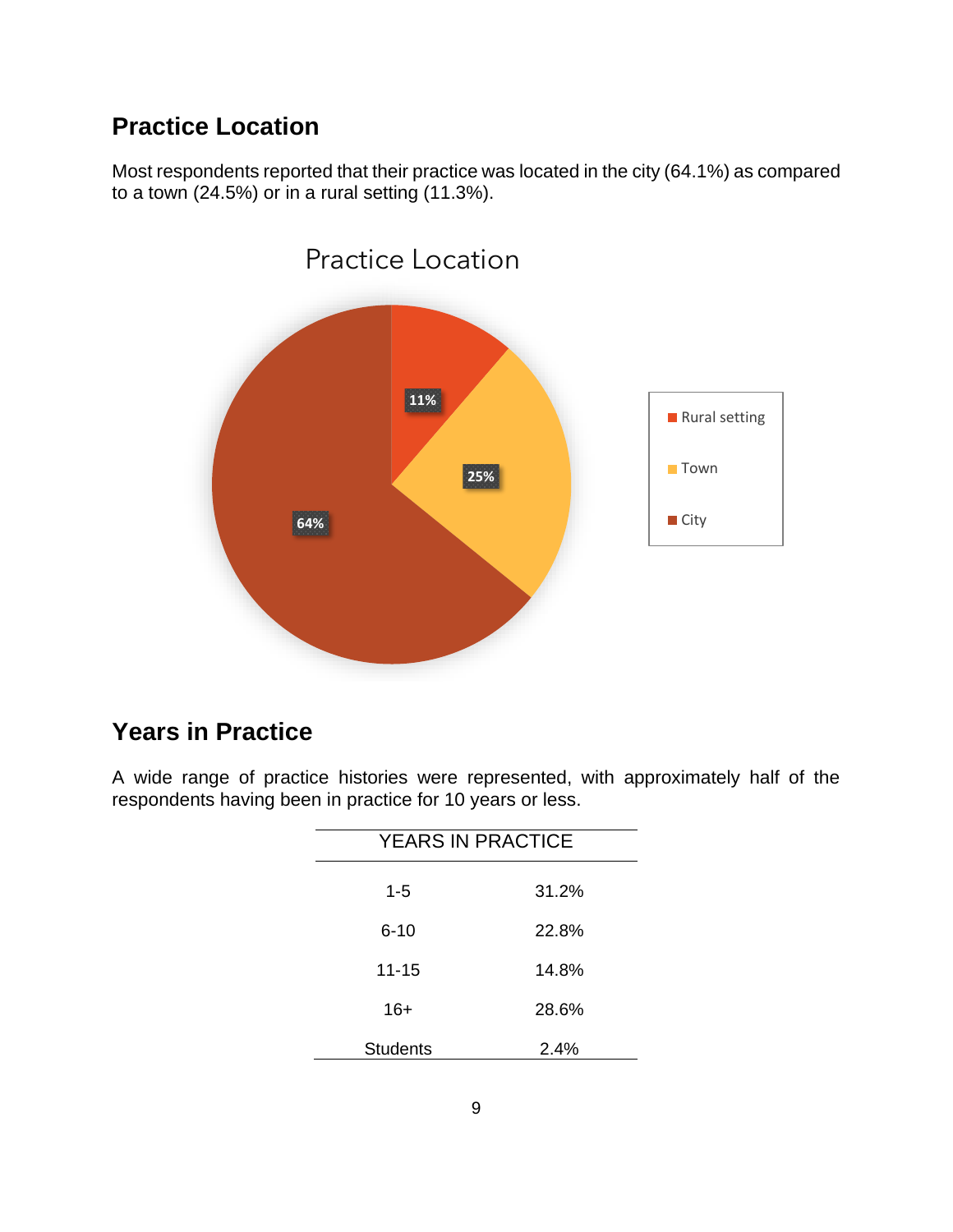#### **Location in Canada**

The largest proportion of respondents came from British Columbia (*n* = 207; 38.5%). Others were located in Ontario (*n* = 70; 13.0%), New Brunswick (*n* = 64; 11.9%), Nova Scotia (*n* = 56; 10.4%), Saskatchewan (*n* = 42; 7.8%), Manitoba (*n* = 41; 7.6%), Newfoundland and Labrador (*n* = 30; 5.6%), Alberta (*n* = 14; 2.6%), Prince Edward Island (*n* = 12; 2.2%), and Northwest Territories (*n* = 2; 0.4%).

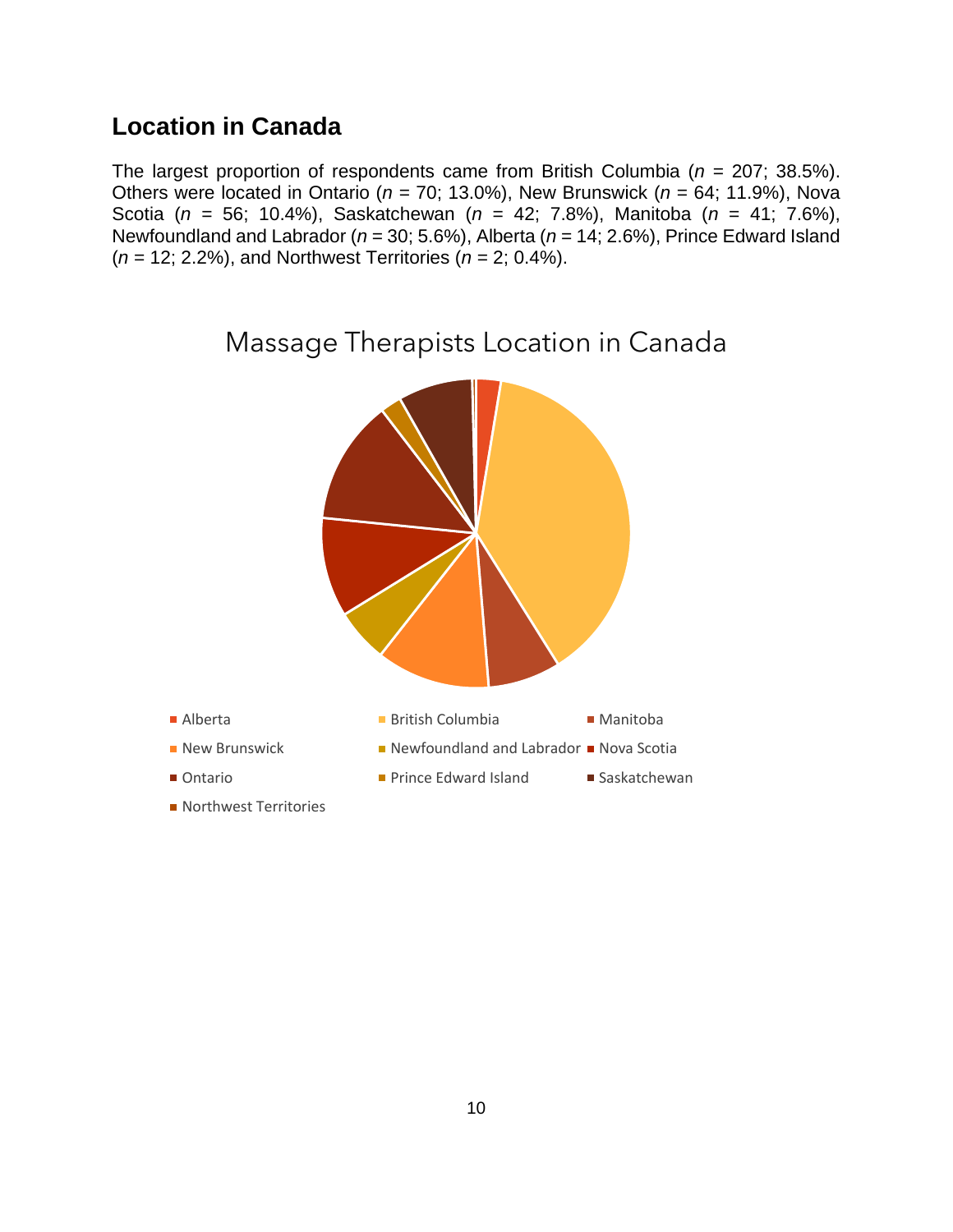#### **Advertisement of Services**

Most respondents used their clinic website (*n* = 302) or their clinic social media (*n* = 238) to advertise their massage services. Others reported that they did not advertise their services (*n* = 170) or they used personal social media (*n* = 104), community posters and radio (*n* = 42), Facebook marketplace (*n* = 36), or Kijiji (*n* = 8).

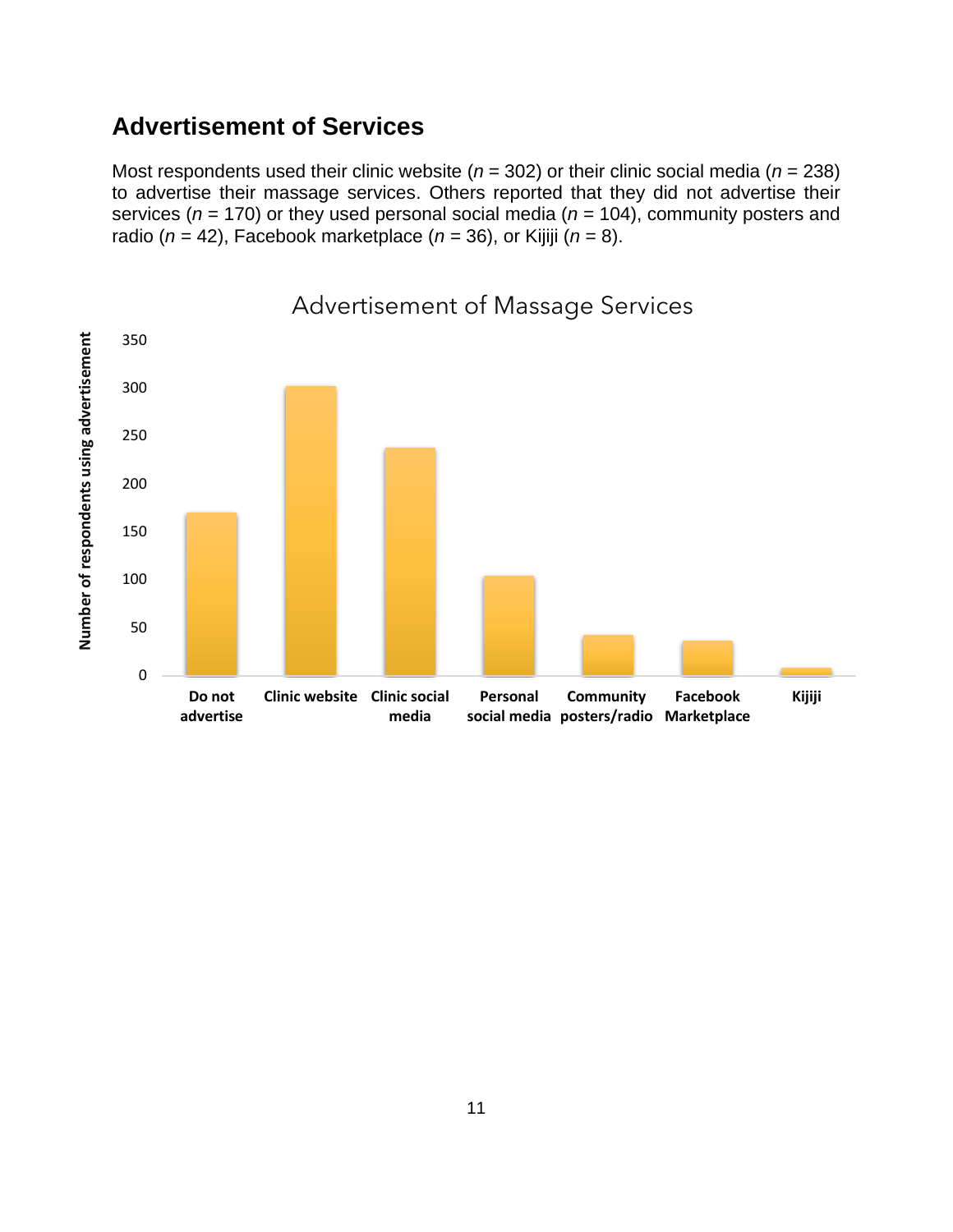#### **Client Conduct Education**

The majority of respondents (88%) reported learning about appropriate client conduct as well as the potential for clients to cross professional boundaries during their massage therapy training (92%).

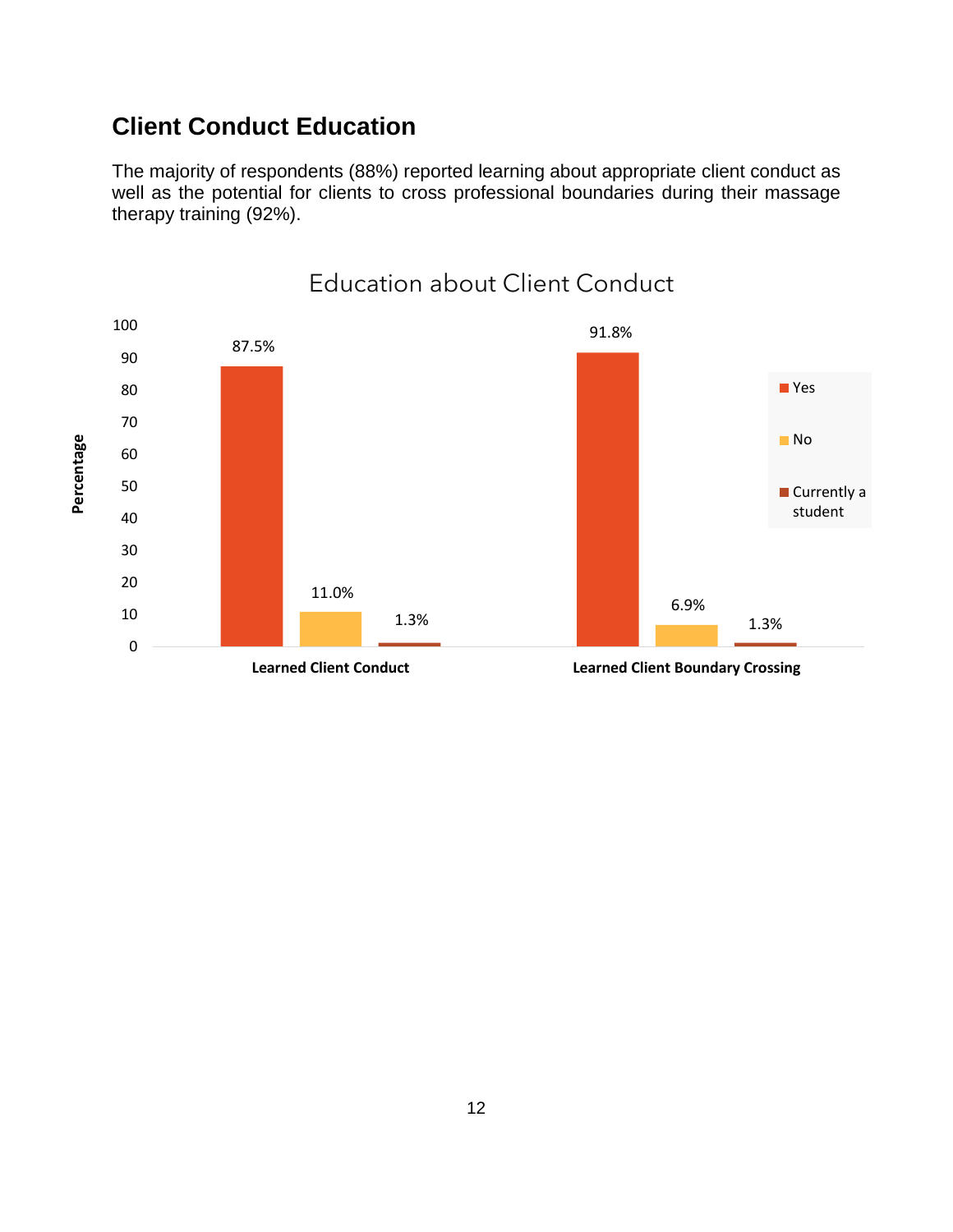## **Findings**

#### **Fear of Sexual Harassment and Assault**

The majority of massage therapists rarely or sometimes feared being a victim of sexual harassment (72%) and sexual assault (55%) by clients. We asked these questions in particular to determine the extent to which these issues are salient during their work life.

### **19% 44% 28% 8% 1% Never Rarely** Sometimes **Often Always**

## Fear of Sexual Harassment by Clients

Fear of Sexual Assault by Clients

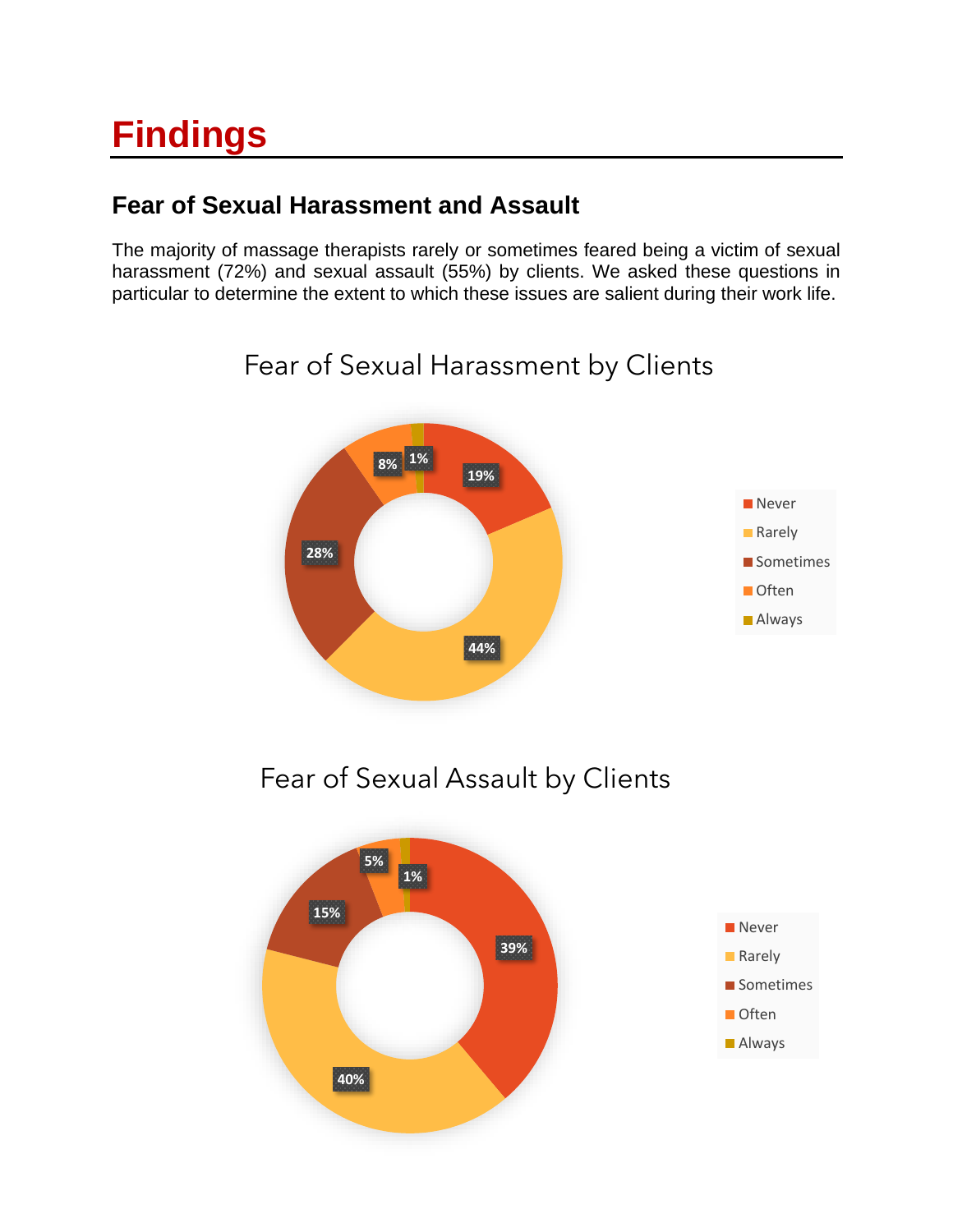#### **Experiences of Sexual Harassment and Assault**

Massage therapists were asked whether they had "ever experienced **sexual harassment** (e.g., unwanted behaviours or comments of a sexual or sexually suggestive nature from a client that are perceived as offensive, threatening, or embarrassing such as requesting sexual favors, unwanted touching, sexual jokes)" in their practice from a client or clients.

**432** said **Yes: 80.3%** of survey respondents

**99** said **No: 18.4%** of survey respondents

**7** said **Unsure: 1.3%** of survey respondents

Massage therapists were asked whether they had "ever experienced **sexual assault** (e.g., unwanted sexual contact by a client in which you were unwilling to or did not give consent to engage in)" in their practice from a client or clients.

**120** said **Yes: 22.3%** of survey respondents

**395** said **No: 73.4%** of survey respondents

**23** said **Unsure: 4.3%** of survey respondents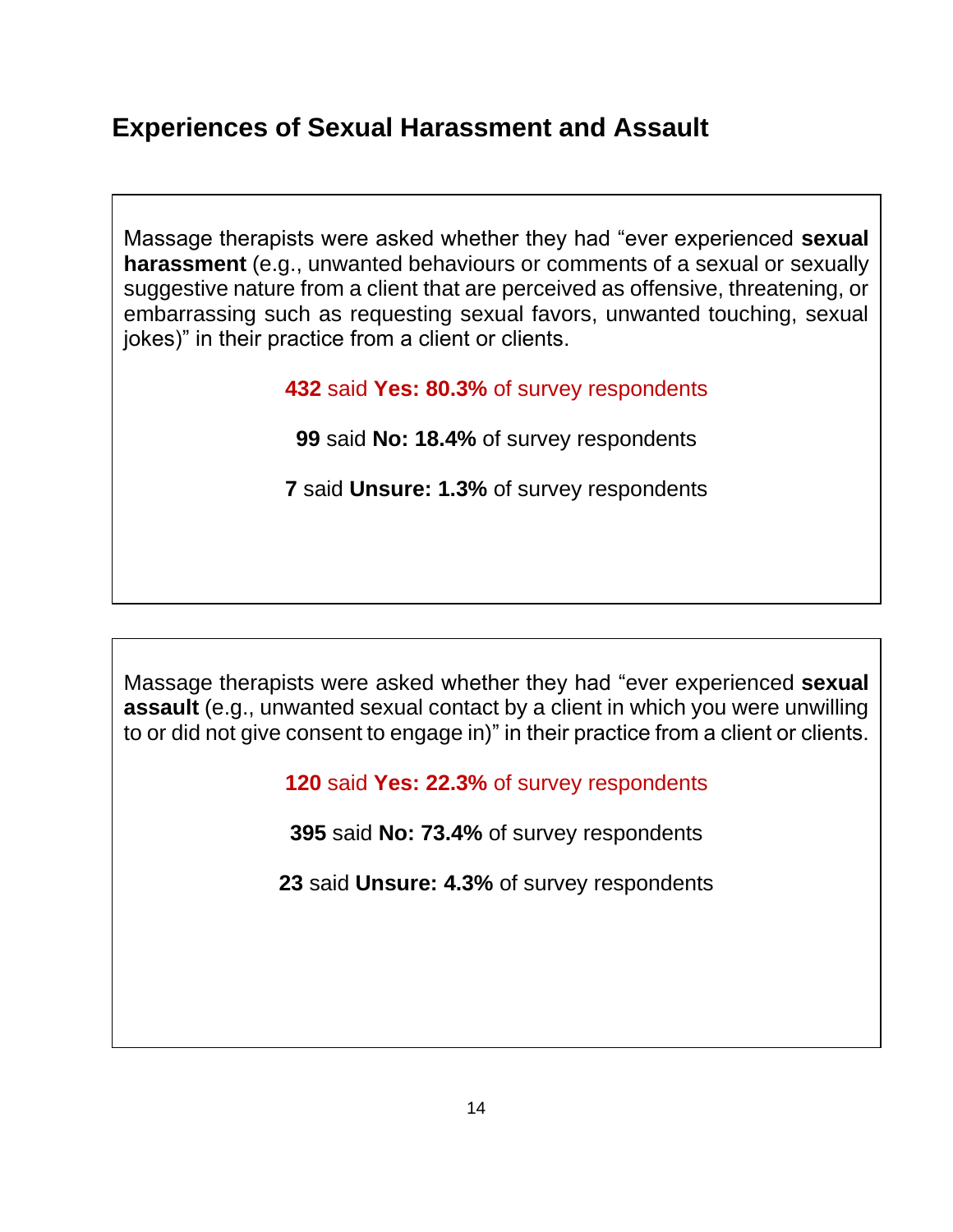#### **Frequency and Type of Sexual Harassment Incidents**

Massage therapists were asked how many times they had experienced unwanted sexual attention or behaviour from clients. Ninety-nine respondents (18.4%) had no past incidents of sexual harassment to report. Of the remainder, most reported 2-3 incidents (*n* = 143) or 10+ incidents (*n* = 68) among those who could remember how many incidents they had experienced. (It is unclear if these incidents involved different or the same clients each time).

#### 80 73 70 68 70 57 60 49 50 43 36 40 30 20 16 8 10 5 5 0 Cantrealement  $\ddot{\ }$  $\sim$  $\mathcal{P}_{\mathcal{D}}$  $\triangleright$ ら  $\circ$  $\Delta$ o,  $\circ$

**Frequency**

#### Frequency of Sexual Harassment by Clients

**Number of Incidents Experienced**

#### **Phone Calls of a Sexual Nature from Clients**

358 said Yes: **66.5%** of respondents have received a sexual phone call from a client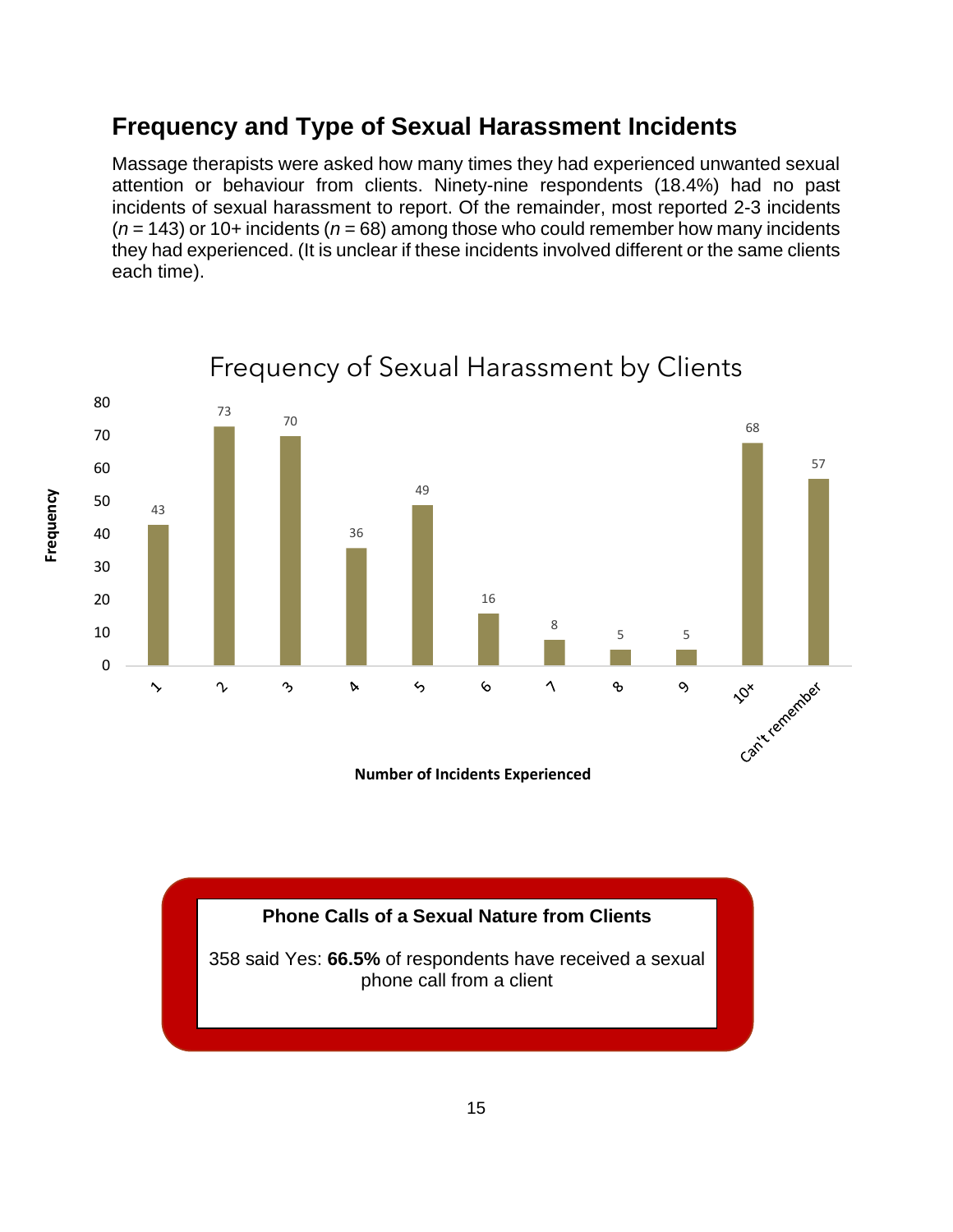Most incidents of sexual harassment were verbal in nature (*n* = 392; 72.9%), followed by physical (*n* = 222; 41.3%) and online behaviour (*n* = 93; 17.3%). Respondents could select multiple types of incidents if they experienced more than one type.



### Nature of Sexual Harassment Incidents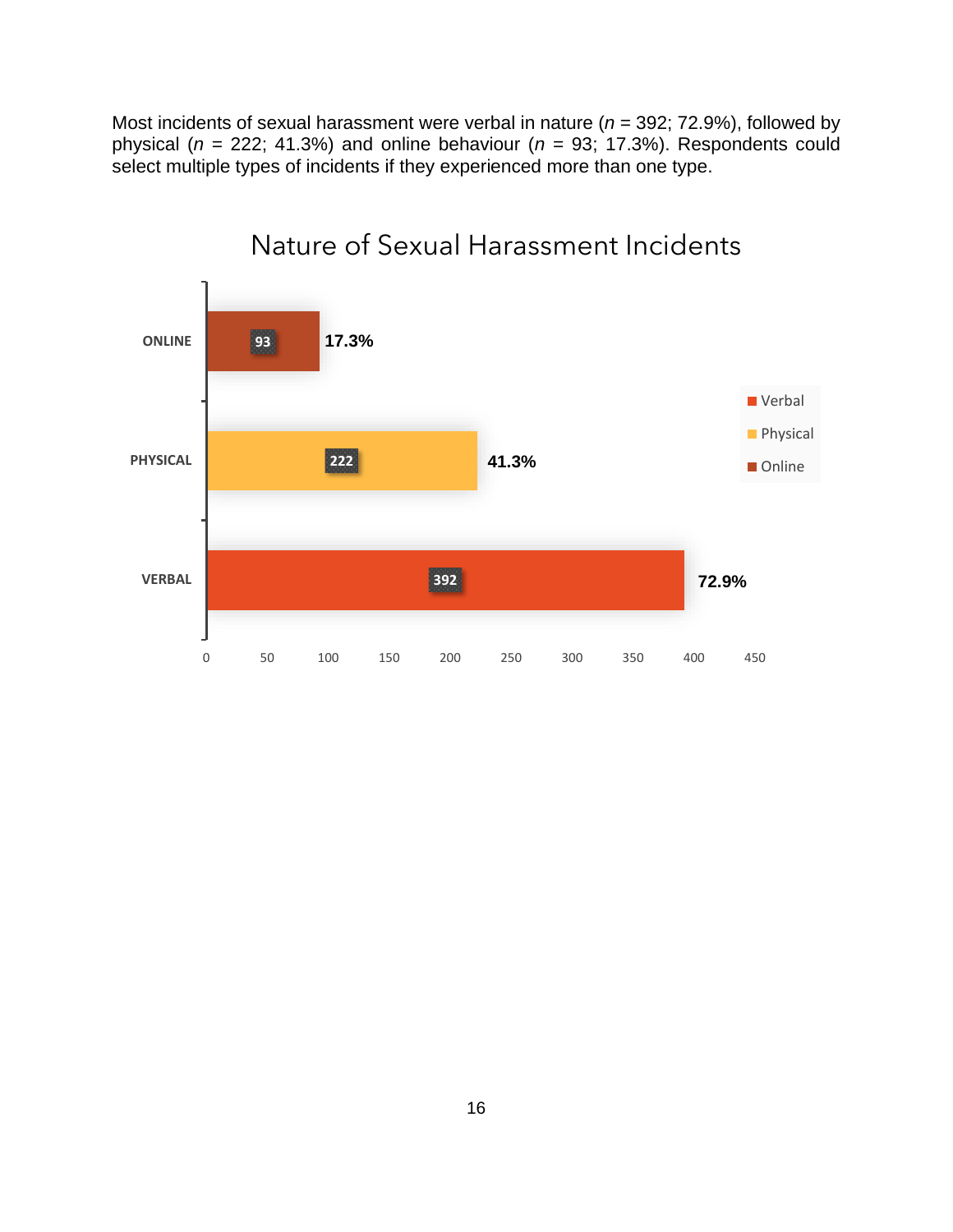#### **Frequency and Type of Sexual Assault Incidents**

Sexual assault includes sexual contact that you were unwilling to engage in, or for which you did not give consent. Massage therapists were asked how many times they had experienced unwanted sexual contact from clients.

Three hundred ninety-five respondents (73.4%) had no past incidents of sexual assault to report. Of the remainder (26.6%), most reported 1-3 incidents (*n* = 62) or 10+ incidents (*n* = 19) if they could remember how many incidents they experienced. (It is unclear if these incidents involved different or the same clients each time).



Frequency of Sexual Assault by Clients

**Number of Incidents Experienced**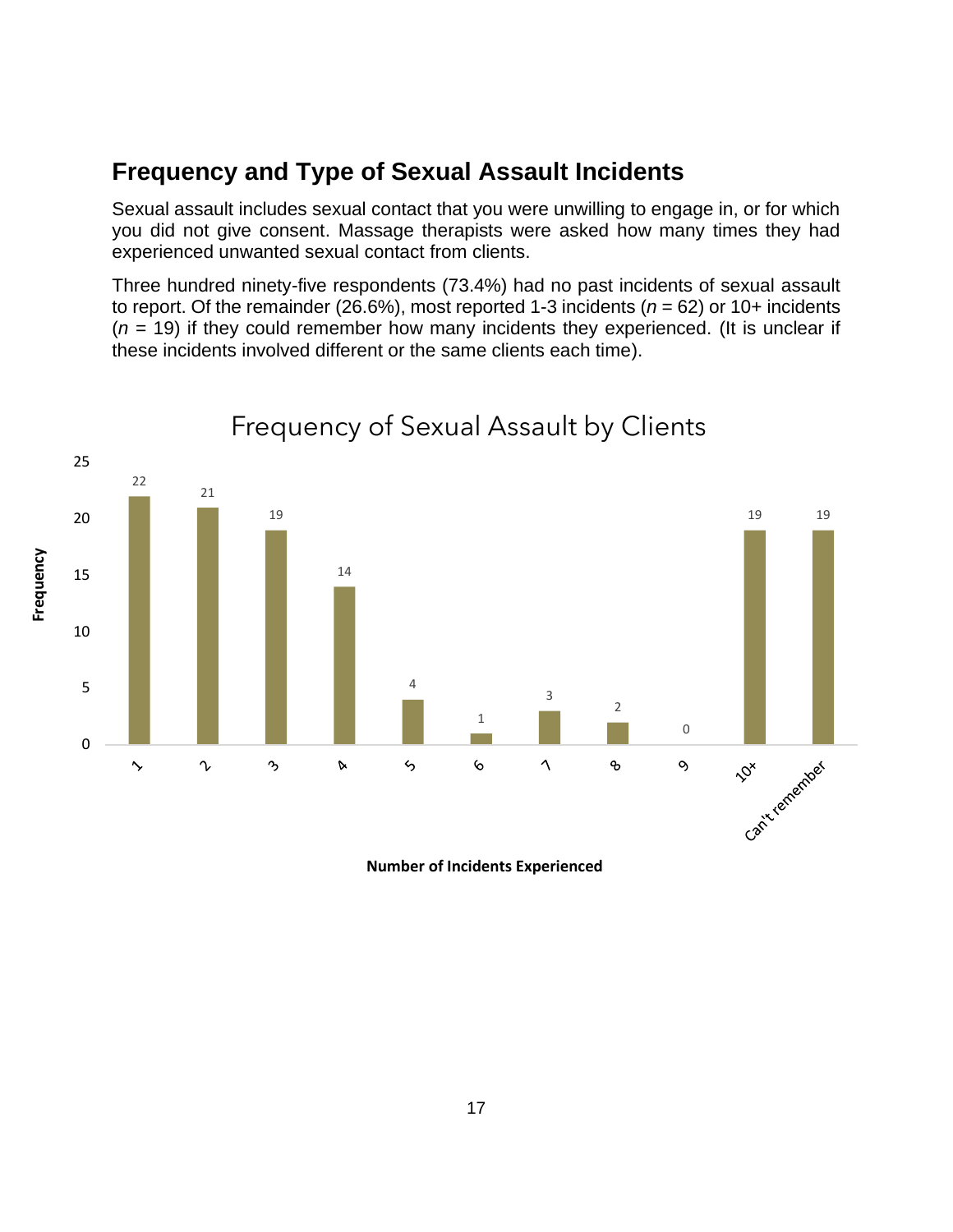Most incidents of sexual assault were physical in nature ( $n = 102$ ; 19%), followed by verbal ( $n = 89$ ; 16.5%) and online behaviour ( $n = 34$ ; 6.3%). Respondents could select multiple types of incidents if they experienced more than one type.



#### Nature of Sexual Assault Incidents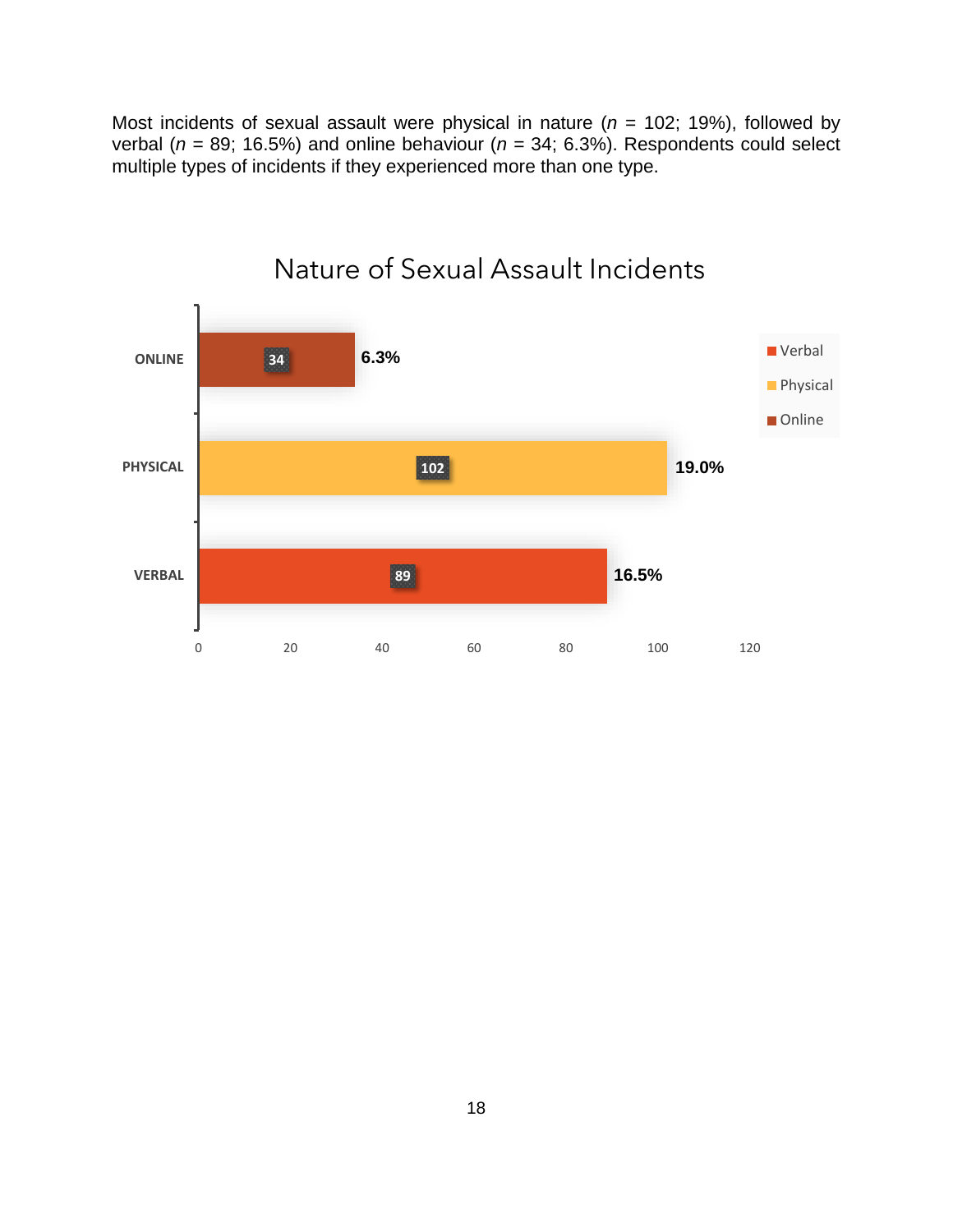#### **Characteristics of Sexual Harassment and Assault Incidents**

| <b>WHEN THE INCIDENTS OCCURED</b>        |       |  |  |
|------------------------------------------|-------|--|--|
| <b>Before the treatment</b>              | 4.8%  |  |  |
| During the treatment                     | 77.2% |  |  |
| After the treatment                      | 11.2% |  |  |
| Other (E.g., during and after treatment) | 1.6%  |  |  |
| Don't remember                           | 5.2%  |  |  |

| PRACTICE SETTING IN WHICH INCIDENT OCCURRED |       |
|---------------------------------------------|-------|
| Multi-disciplinary clinic                   | 24.2% |
| Chiropractic clinic                         | 8.9%  |
| <b>Physiotherapy clinic</b>                 | 3.0%  |
| <b>Multi-RMT clinic</b>                     | 24.7% |
| Solo practitioner                           | 8.0%  |
| <b>Home clinic</b>                          | 8.9%  |
| Spa                                         | 10.9% |
| <b>Out-calls</b>                            | 1.6%  |
| <b>Sports rehabilitation clinic</b>         | 0.91% |
| Other (E.g., Resort spa)                    | 3.89% |
| Student at time of Incident                 | 5.0%  |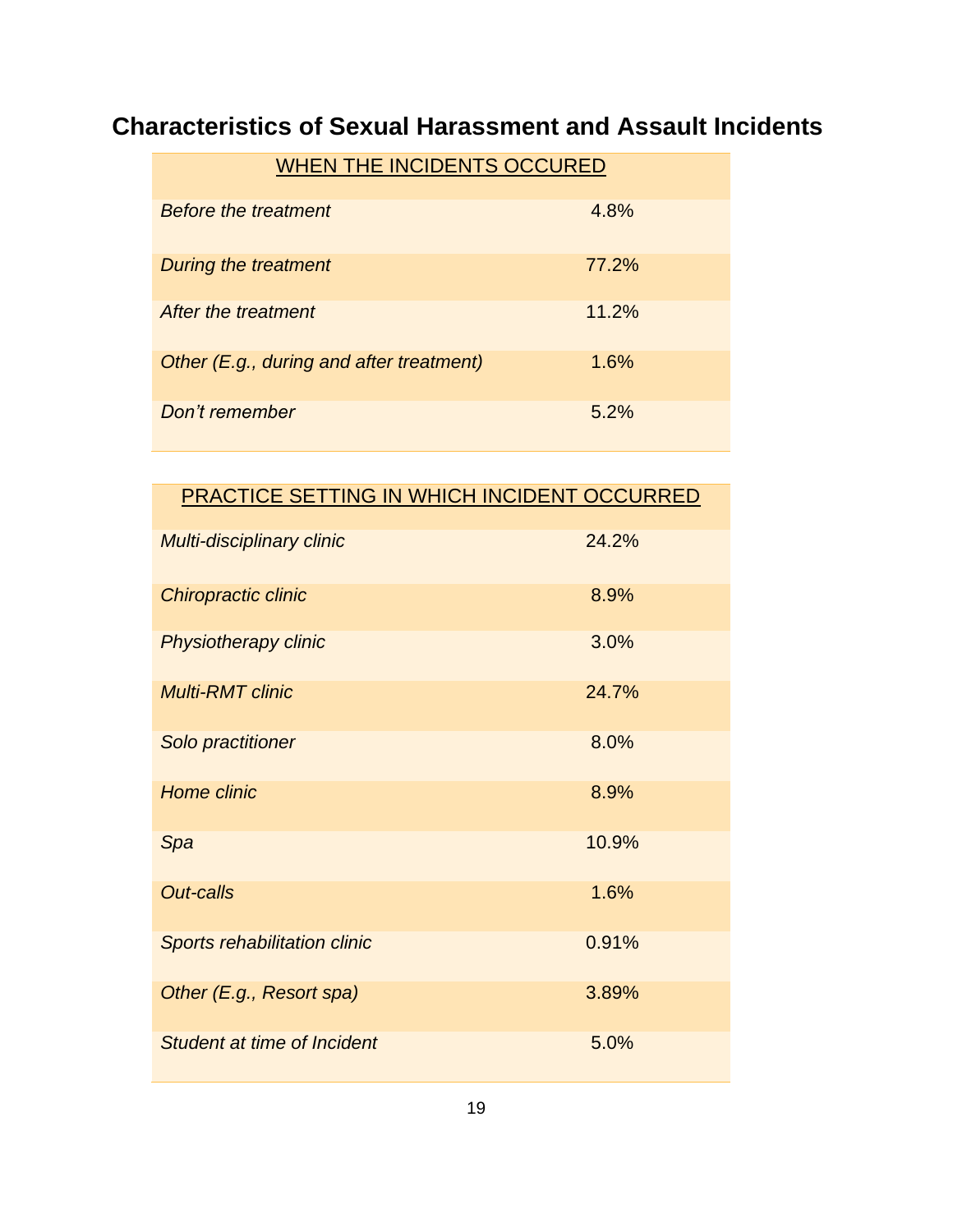|                     | <b>TYPE OF BOOKING</b> |       |
|---------------------|------------------------|-------|
| Several days before |                        | 49.5% |
| The day before      |                        | 7.3%  |
| The same day        |                        | 8.7%  |
| <b>Walk-in</b>      |                        | 2.8%  |
| Don't remember      |                        | 31.7% |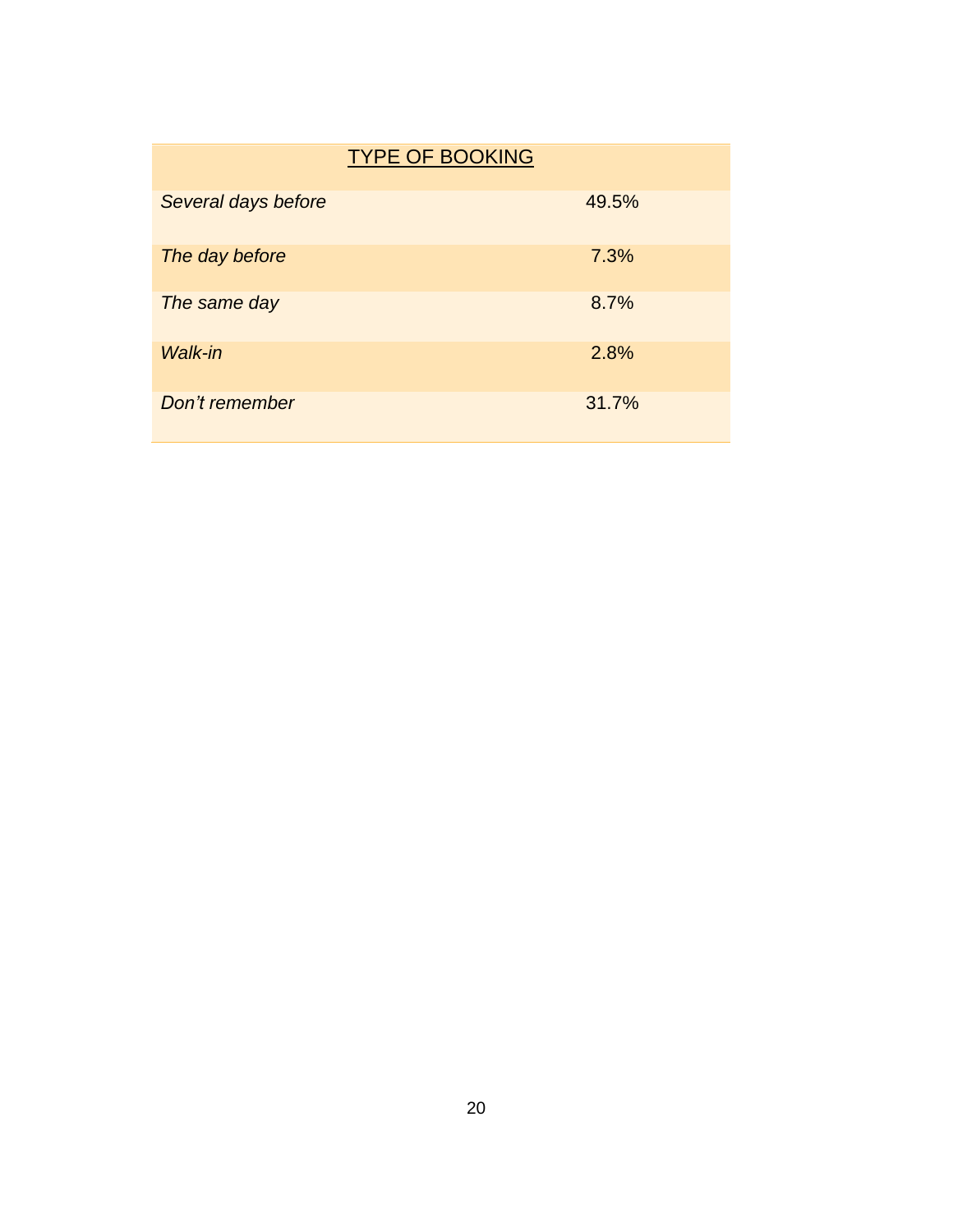#### **Characteristics of Perpetrating Clients**

The majority of perpetrating clients were reported to be men  $(n = 409)$ .



The majority of perpetrating clients were middle-aged adults (*n* = 282; 64.4%).

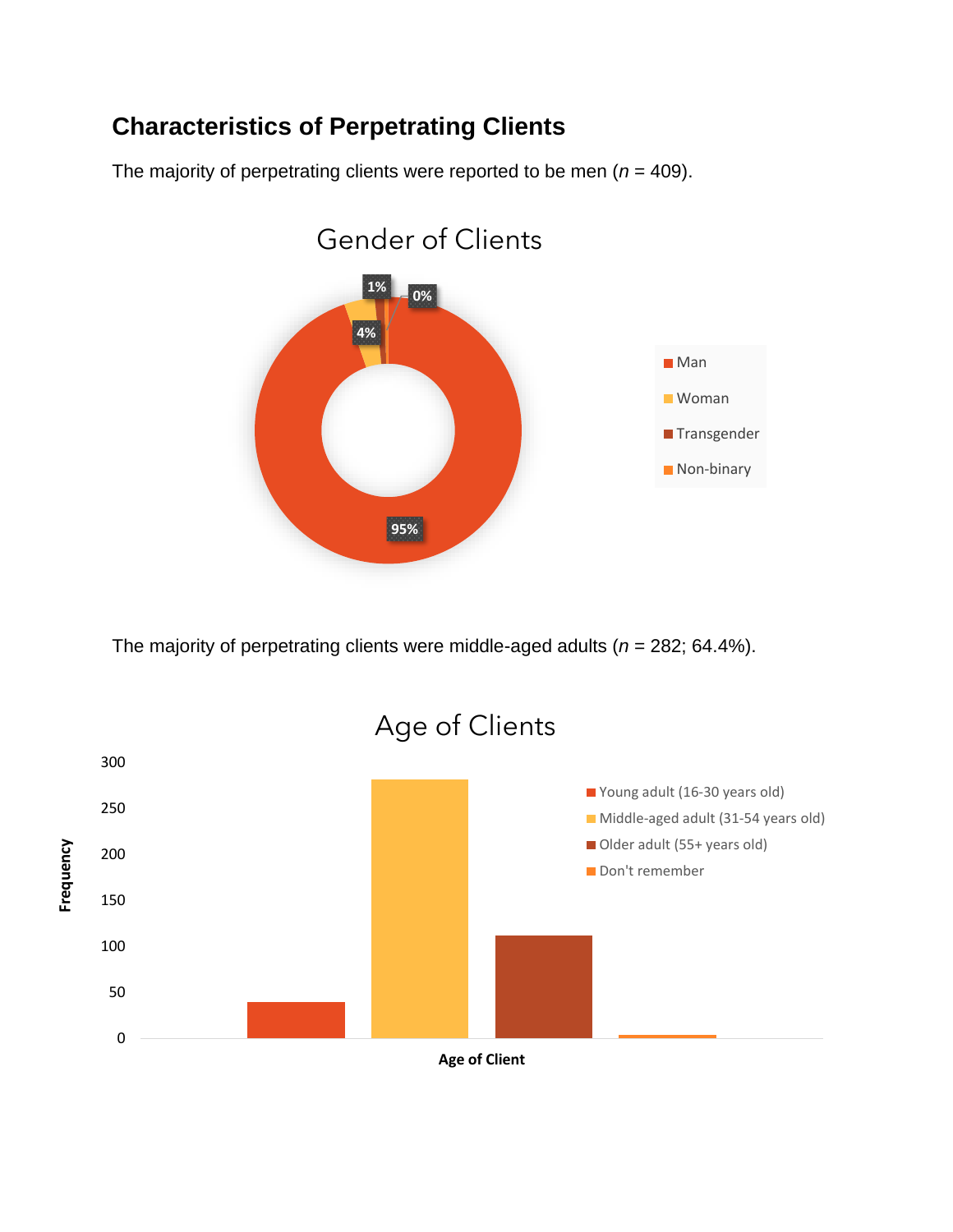Perpetrating clients were nearly as likely to be first-time clients (*n* = 187) as they were to be repeat clients  $(n = 251)$ .



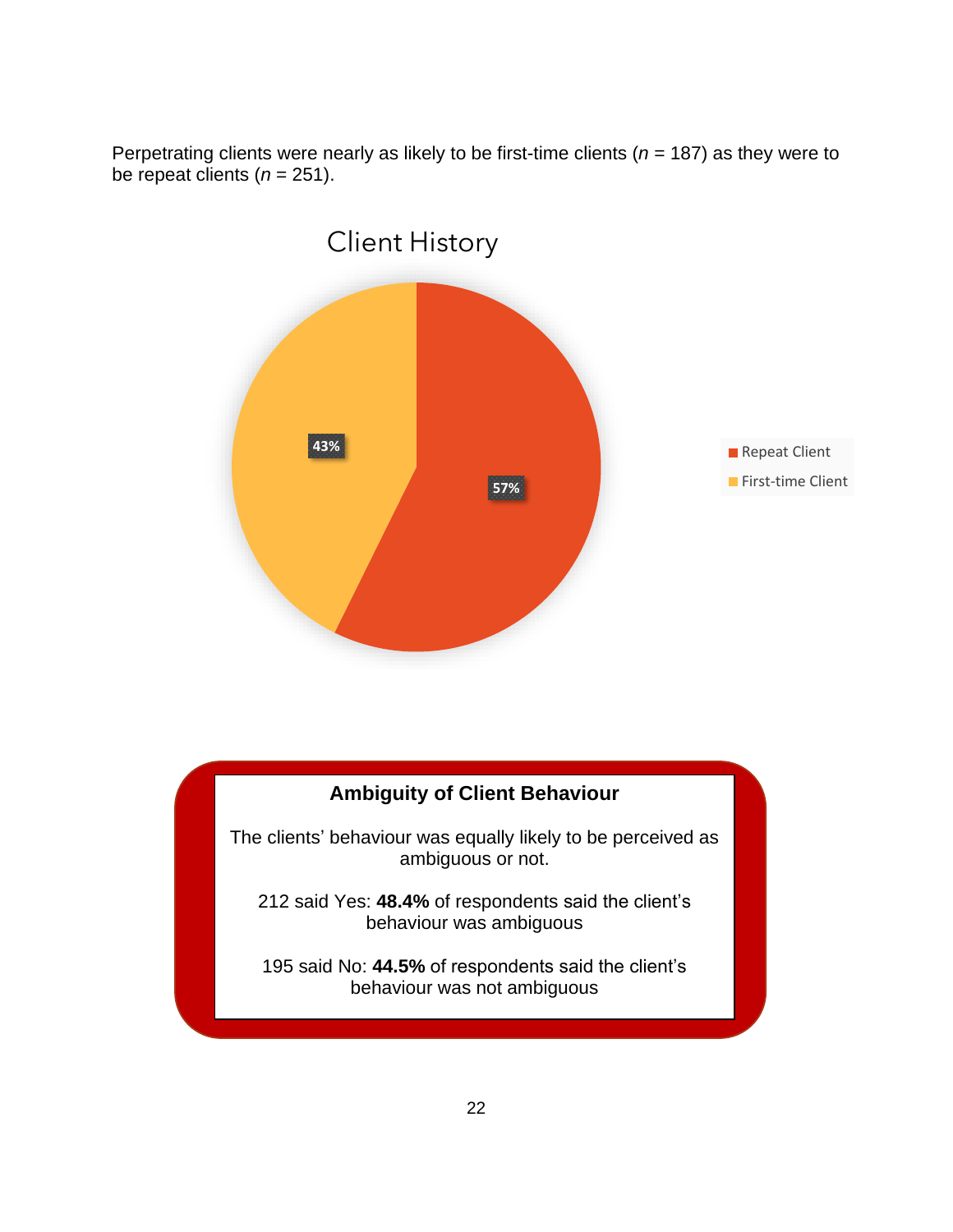#### **Outcomes of Incidents**

The majority of massage therapists who had an experience of sexual harassment or assault did discharge the client who was responsible for the incident (*n* = 273; 62.6%) whereas a minority did not discharge the client (*n* = 163; 37.4%).



Upon being discharged, the majority of clients responded by leaving the premise peacefully  $(n = 144; 52.7\%)$ . The following quotes are examples of what the massage therapists said and did when discharging their client:

*I let them know that there must have been some misunderstanding about their expectations for what I was able to provide for them.*

*I told him that the behaviour was inappropriate and would not be tolerated at the clinic and that he was not welcome to come back. He apologized. A few days later he*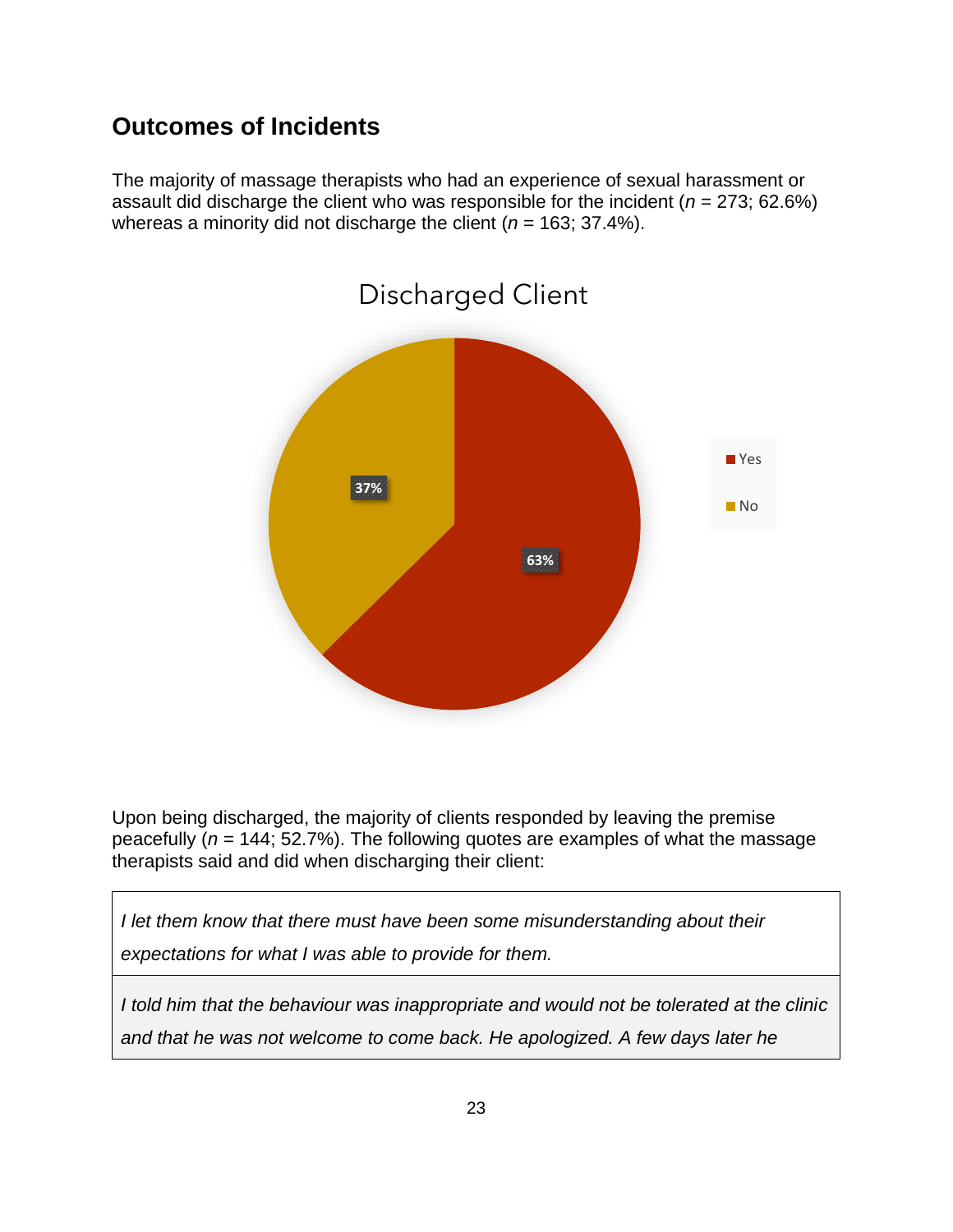*called and asked to come back and said he was having a hard time in his personal life. I refused.*

*I explained to the client over the phone that what he had done was inappropriate and I was uncomfortable booking him for future appointments. He protested and said it would not happen again, and then I told him I was sorry but there were many other massage therapists in the area that he was welcome to book an appointment with.*

*I terminated treatment after explaining that their behaviour was unsolicited and threatening. I explained that they could leave now, or I would call the police and press charges. They choose to leave.*

*The client tried to pull me down on top of him during the massage. I immediately pushed myself off of the table and got out of the room. I told the front desk I was stopping the appointment because the man tried to assault me and let them deal with it. I requested that they call the police however we were unsure as to whether this man gave is the correct name & details. The police never took a report from me or followed up on the incident.*

*At the time I was uncomfortable talking directly with the client, so my clinic owner handled the situation.*

*I ended the treatment early and my receptionist blocked him from ever rebooking with anyone in our office.*

*I told him "I can't believe you asked me that, get dressed we are done here". He apologized, left, then sent flowers.*

*I informed the client I was uncomfortable treating him, and that I would no longer be taking appointments from him. He denied he did anything, but also apologized. I sent him a letter discharging him.*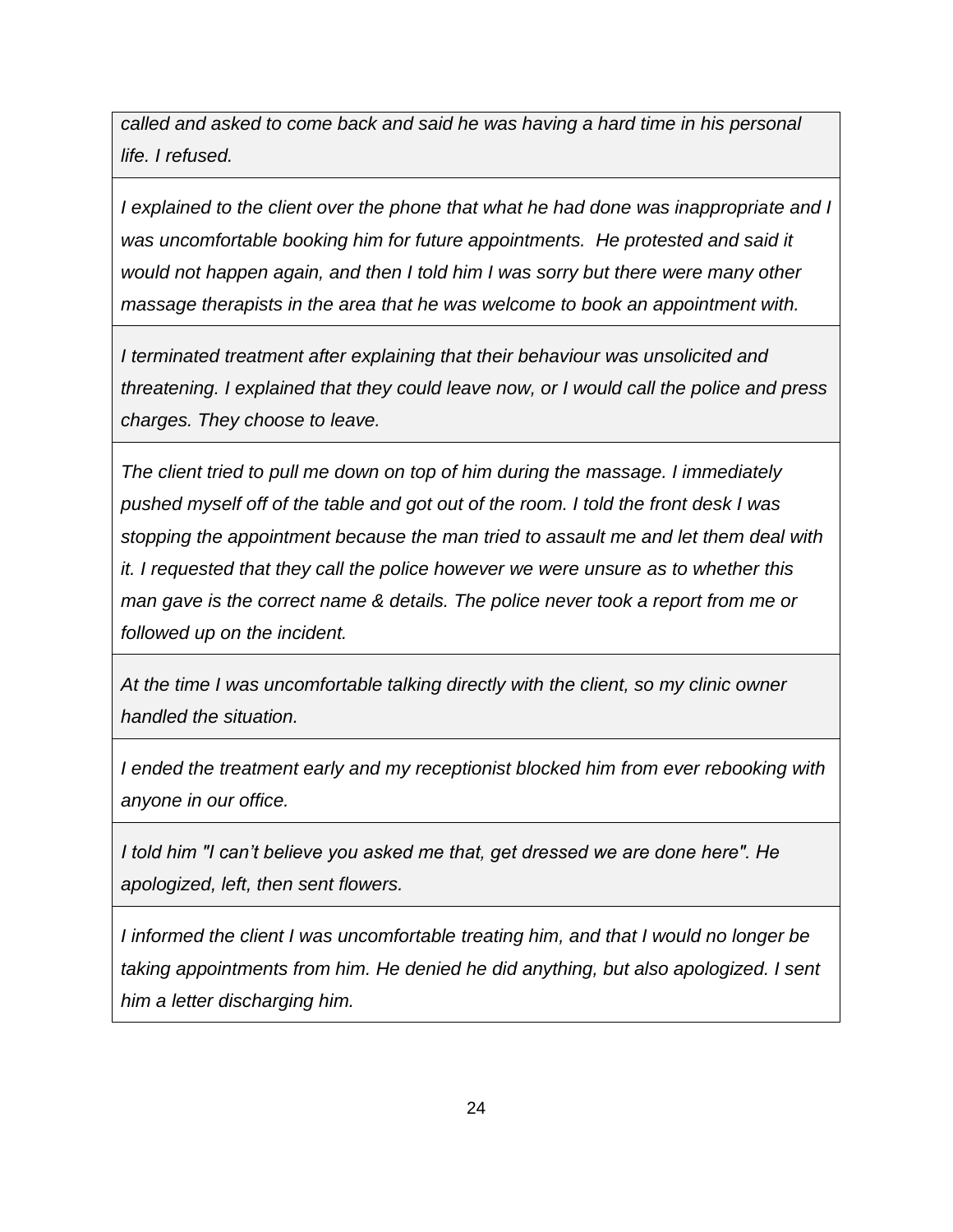*I explained that their request/comment was very inappropriate and that I felt they have crossed a professional boundary and referred them back to their primary health practitioner.*

*There was no conversation with the client regarding discharge, just a general blacklist notification to all RMTs on staff.*

*Explained that services requested would result in me losing my license and directed the client to seek out an exotic or erotic massage therapist.*

*I ended the treatment and went and hid until he left. Wrote a formal letter as per my college guidelines.*

*I let the client know that the behaviour was inappropriate and that I do not reciprocate their feeling. I then explained that the best course of action going forward was to dissolve the client/therapist and offered a referral to another colleague. The client expressed understanding and accepted an offer of referral.*

*I've practiced in four cities and 4 rural communities in my 18 years. With most it was simply educating them on terminology RMT, relaxation therapist, bodywork, masseuse. I had occasions of authorities being contacted, names written down that where no longer allowed to receive treatment in the office and group pages of professional therapists given names to look out for as well. 50% of men would apologize but also 50% of men were upset that I stopped the treatment and asked them to leave for inappropriate behavior.*

For those respondents who did not discharge their client, their reasons for not doing so included interpreting the **client's behaviour as ambiguous** (*n* = 76), **fear of pushback** from the client ( $n = 45$ ), **bad reviews** ( $n = 23$ ), **loss of income** ( $n = 26$ ), and **loss of employment**  $(n = 16)$ .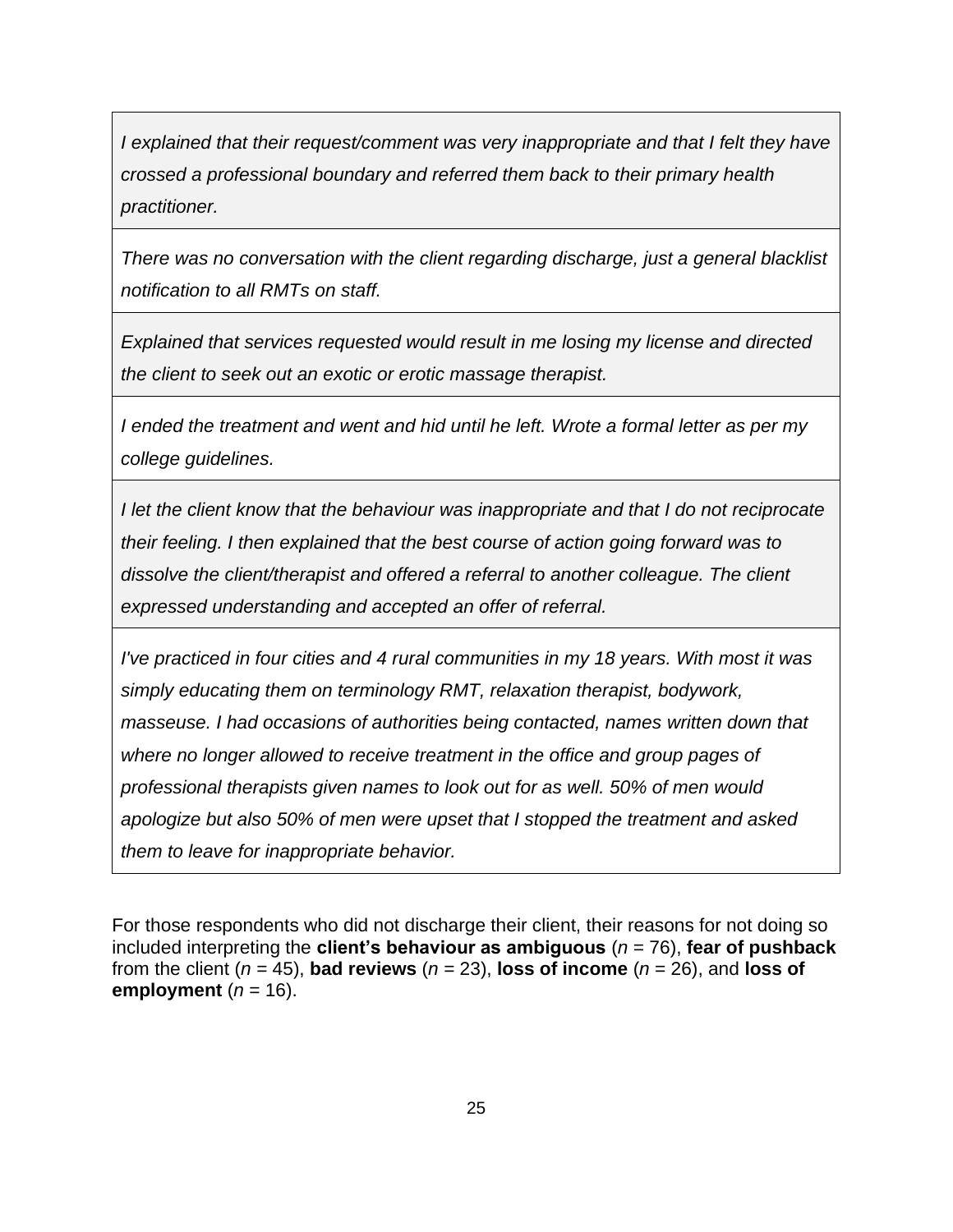The majority of respondents told someone about the incident (83.6%).



#### Told Someone About the Incident

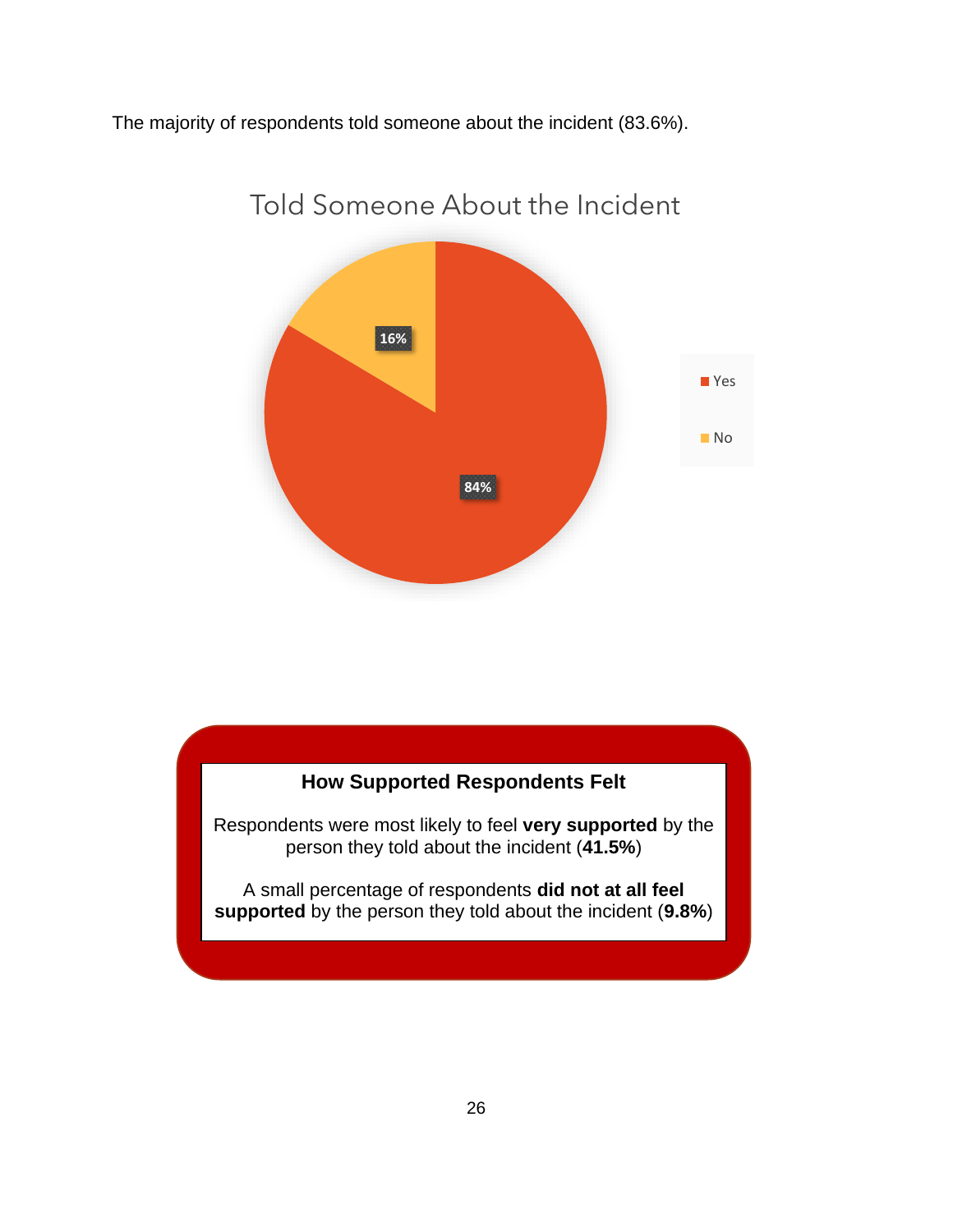Respondents were most likely to tell a colleague ( $n = 211$ ; 39.2%), the clinic owner ( $n =$ 176; 32.7%), or their spouse  $(n = 155; 28.8\%)$  about the incident and some told their college ( $n = 30$ ; 5.6%), professional association ( $n = 27$ ; 5.0%), or some other person (n = 93; 17.3%), such as a family member or receptionist. Respondents could select multiple categories if they told more than one person.

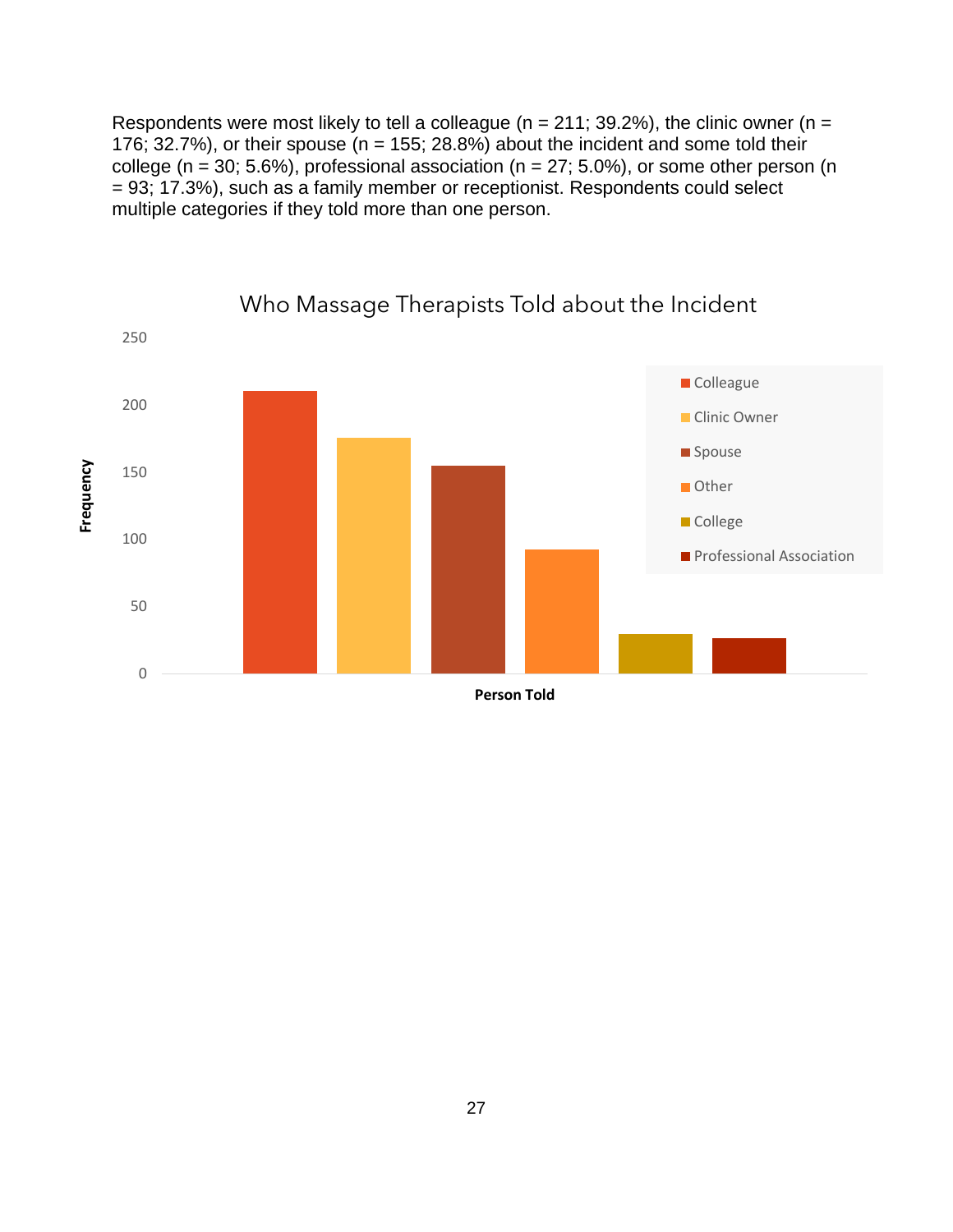The majority of respondents (95%) did not inform the police about the incident they experienced.



## Informed Police about the Incident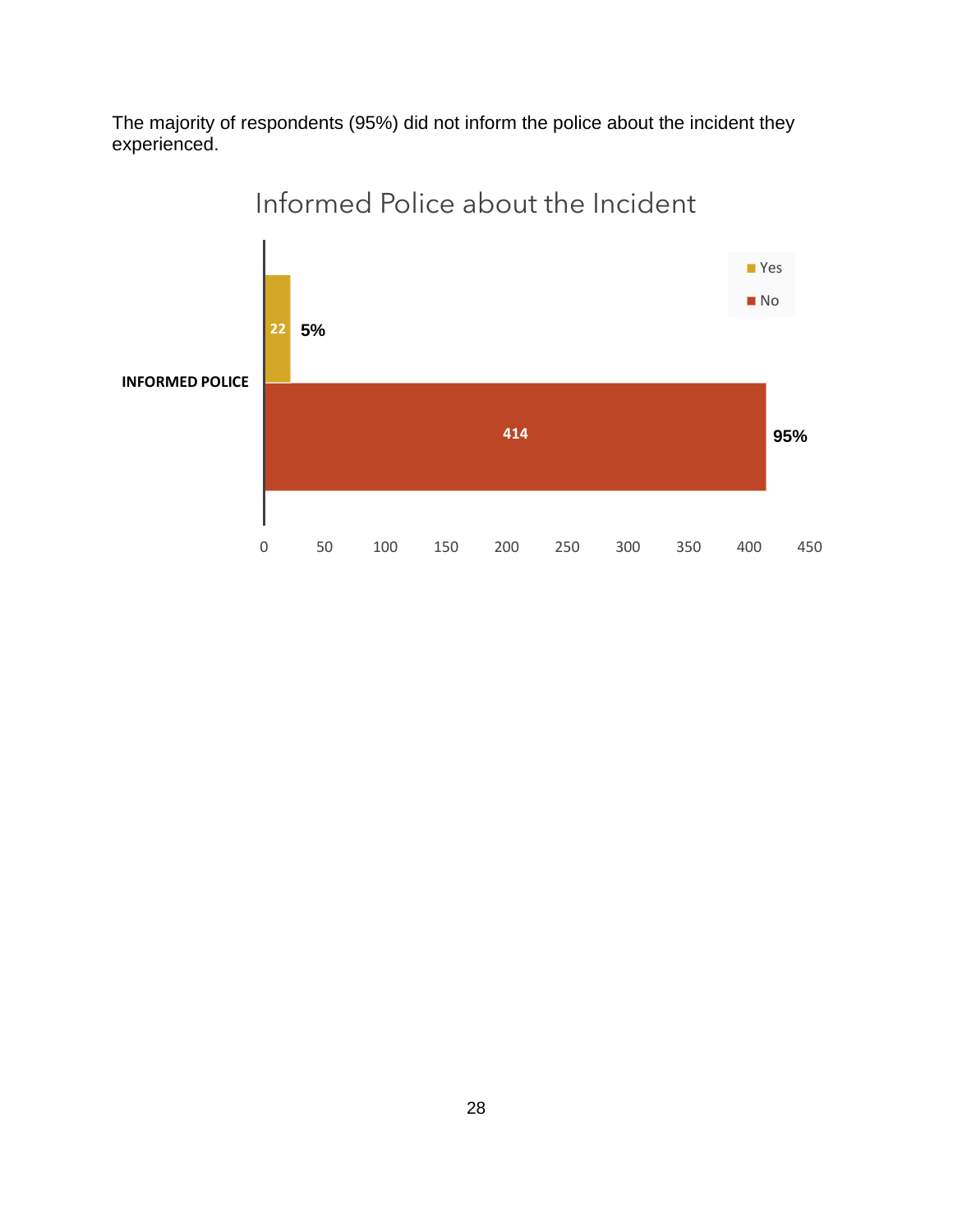Respondents reported feeling a wide range of emotions over these incidents, including, anger (*n* = 262; 48.7%), shock (*n* = 197; 36.6%), disbelief (*n* = 189; 35.1%), confusion (*n* = 149; 27.7%), fear (*n* = 142; 26.4%), sadness (*n* = 112; 20.8%), shame (*n* = 103; 19.1%), guilt ( $n = 69$ ; 12.8%), and other feelings such as disgust and discomfort ( $n = 80$ ; 14.9%). Respondents could select multiple categories depending on how they felt about the incident.



Feelings about Incident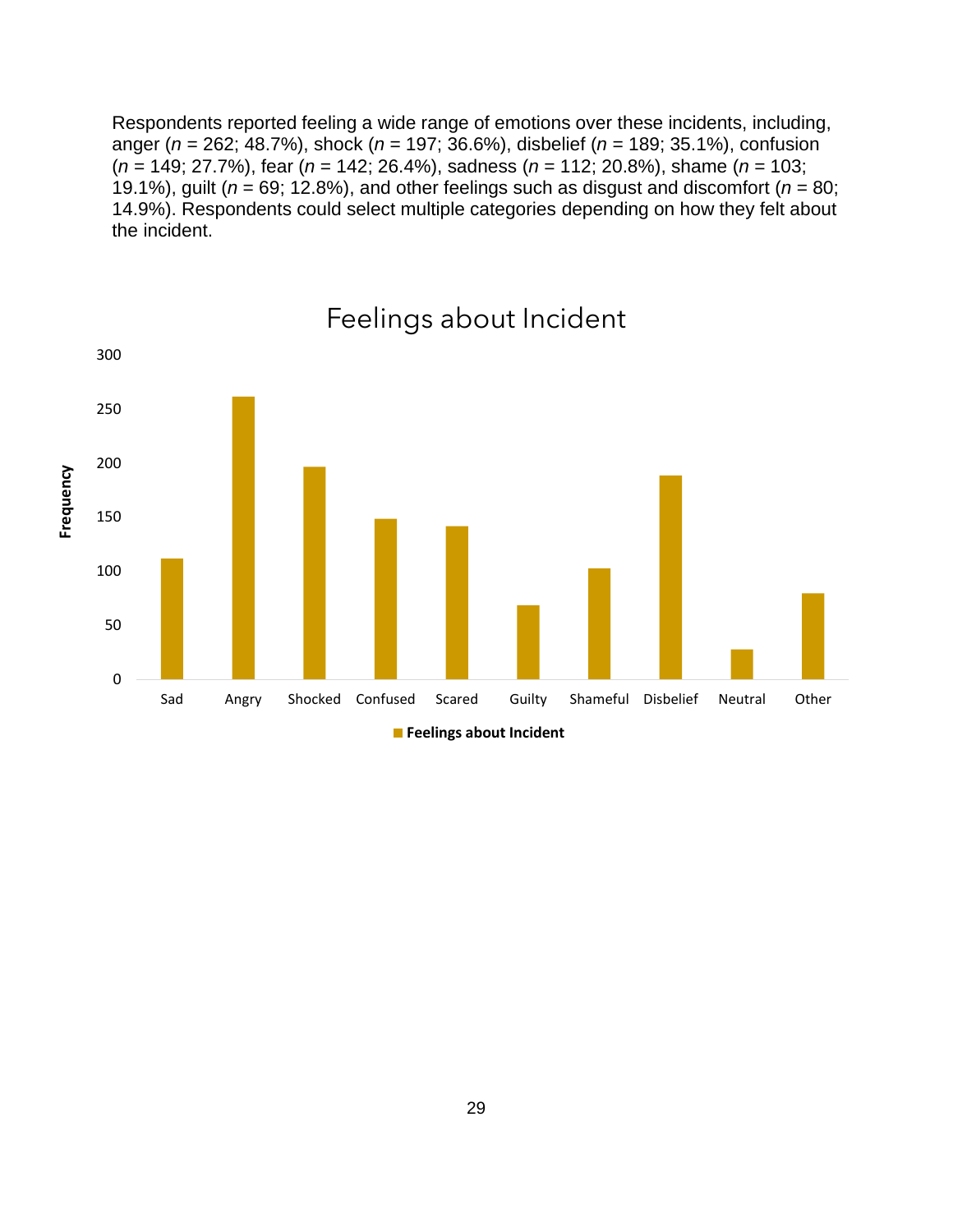Going forward after experiencing an incident, respondents were most likely to be more cautious during treatments ( $n = 215$ ), to increase client screening ( $n = 124$ ), to introduce new policies in their practice (*n* = 37), or other affects (*n* = 104) such as increased boundary setting in conversations with clients, never working alone, or considered leaving the field of massage therapy. Some respondents reported that these incidents had no affect on their practice going forward (*n* = 122).



Going Forward After the Incident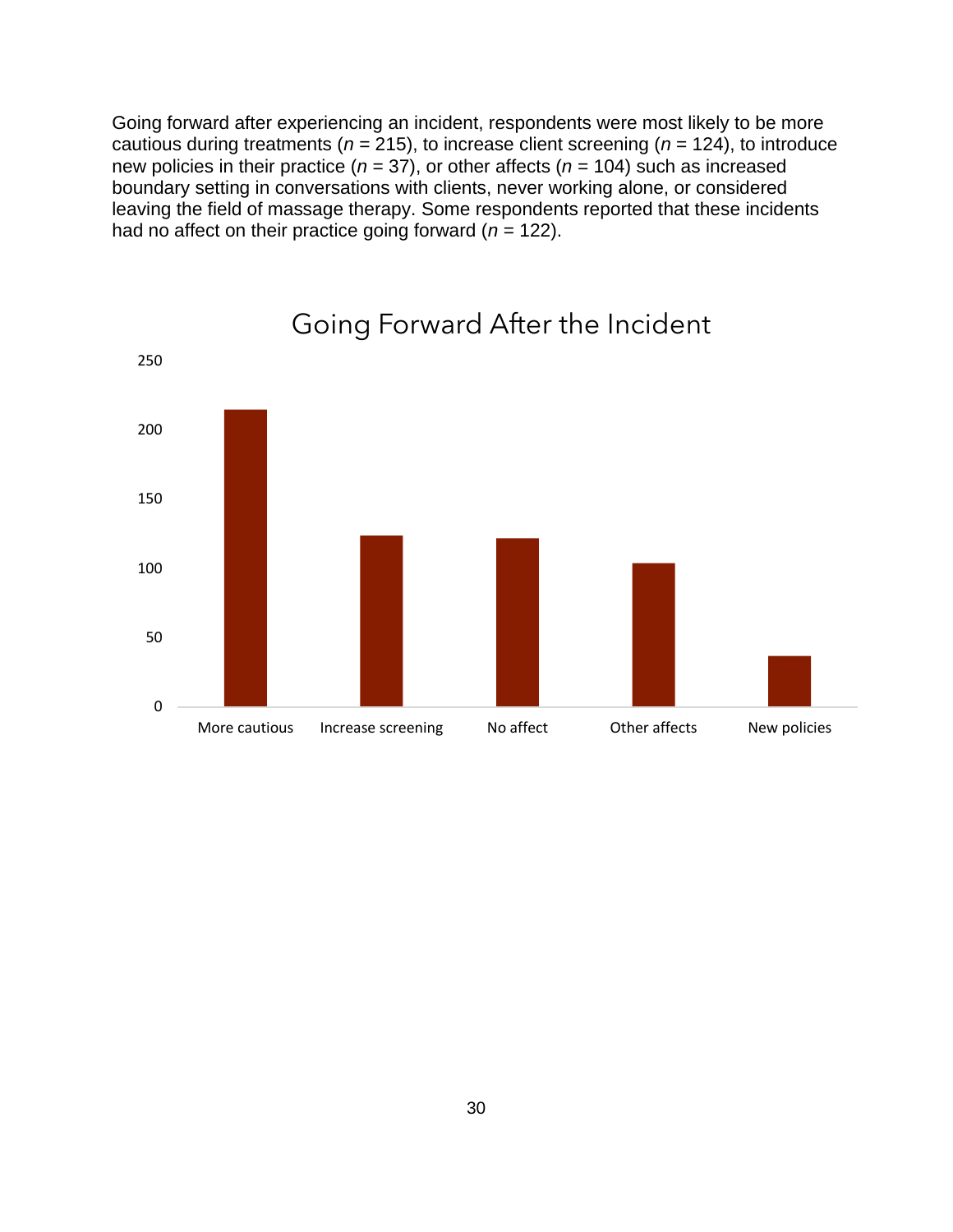#### **Details of the Incidents**

#### **EXPERIENCES OF SEXUAL HARASSMENT AND ASSAULT OF CANADIAN MASSAGE THERAPISTS BY THEIR CLIENTS**



\*Quotes from a survey of 538 massage therapists across Canada

"...plenty of individuals who have inappropriate jokes regarding massage therapy that perhaps joke to try an ease their anxiety about the vulnerability of receiving a massage."

"I have found in my practice that it involves woman also making inappropriate comments or actions too, it is not just men."

"Everything seemed normal during the treatment, we were chatting about sports and his related injuries, and then after the treatment he came out of the room with his robe undone just a few inches and his erection pointing right at me."

"He asked if I could book him an appointment specifically for relaxation, which I did as he was getting dressed. When I went back into the room, I found that he had ejaculated all over the sheets and the floor."

"My association did nothing and the college, even with the police report and the man admitting to the attack, investigated me for a year. Meanwhile this man was stalking me every time I left the house."

"...when I was working on their lower leg, they pushed their foot between my legs and pressed their toes upwards. When I stepped away, they said they were paying for my services, and I 'had' to do what they asked."

### **FACTS**

Sexual harassment and assault is absolutely unacceptable and sometimes even illegal.

Only the clients (not you) are responsible for their actions.

#### **EXPERIENCES OF SEXUAL HARASSMENT AND ASSAULT OF CANADIAN MASSAGE THERAPISTS BY THEIR CLIENTS**



\*Quotes from a survey of 538 massage therapists across Canada

"...one day while he was prone on the table, I heard his camera go off on his phone. I looked over and he had taken a picture of me without my permission while I was working on his back."

"When he turned over onto his back, the client said he really wanted to kiss me."

"...ask if I ever went for massage treatments. I told him yes, I did when I could find the time. He then invited me to his house to give me a massage."

"...towards the last half of the treatment he exposed his genitalia and asked that I stroke it."

"...they will attempt to test the therapist's boundaries."

31

"... I asked him how he knew where I lived, and that's when he admitted to looking me and my family up on Facebook and finding out where I lived. I ended the treatment, he grabbed my hips, shoved his nose into my crotch, and sniffed. Then said 'that's all I've wanted since day one."



Sexual harassment and assault is absolutely unacceptable and sometimes even illegal.

Only the clients (not you) are responsible for their actions.